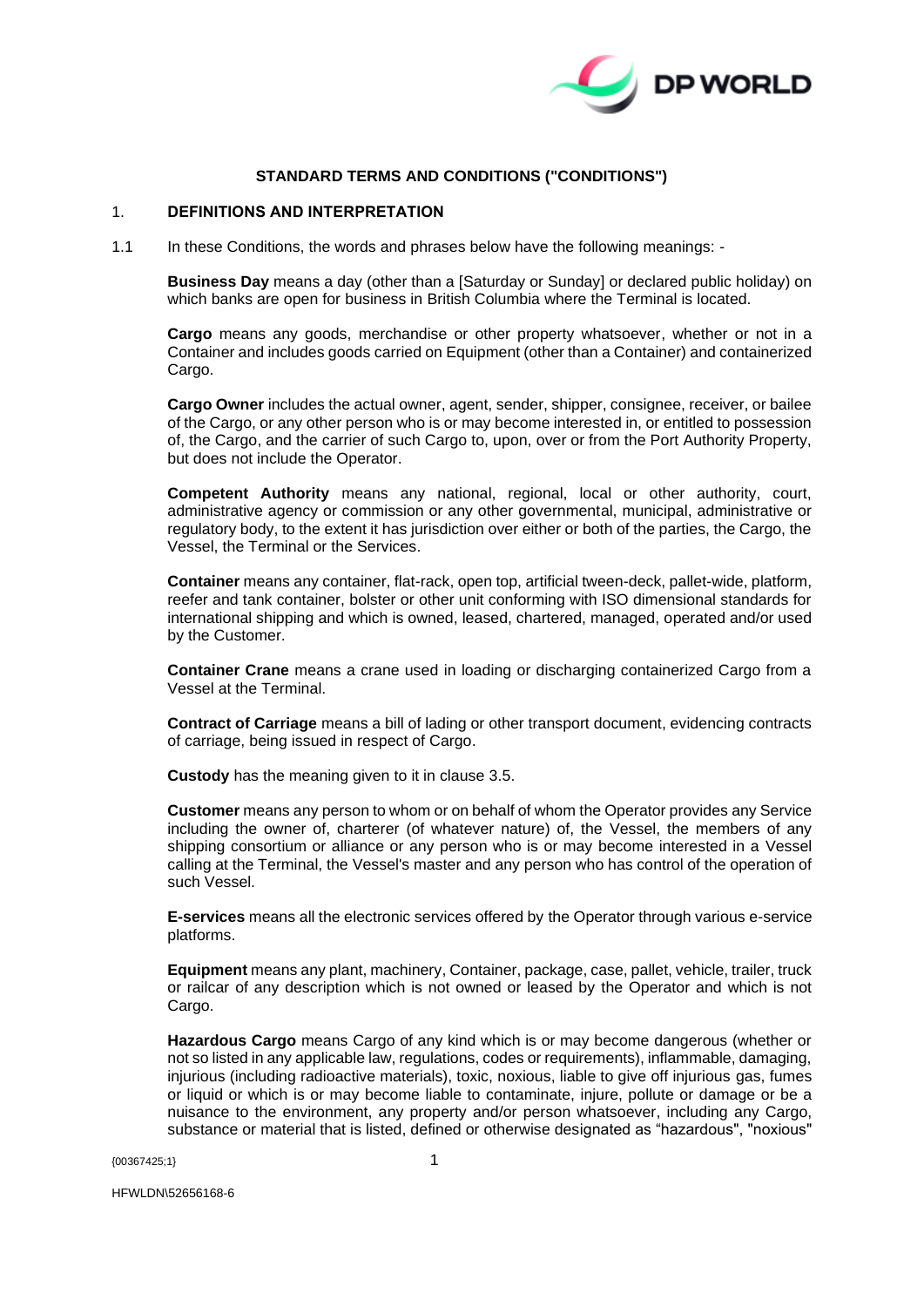

or "dangerous" under any applicable laws or international convention or standard including, without limitation, the International Maritime Dangerous Goods Code or the Hazardous and Noxious Substances Convention as defined in the *Marine Liability Act*, SC 2001, c 6.

**Operations Manager** means any manager duly appointed from time to time by the Operator to oversee any operation at or on the Terminal and shall include their deputies and/or assistants.

#### **Operator** means:

a) In the case of Centerm, having a Terminal address at 777 Centennial Road, Vancouver, B.C., DP World (Canada) Inc., trading as DP World Vancouver;

b) In the case of DP World Fraser Surrey, having a Terminal address at 11060 Elevator Road, Surrey, B.C., DP World Fraser Surrey Inc., trading as DP World Fraser Surrey;

c) In the case of DP World Prince Rupert, having a Terminal address at 3100 Scott Road, Prince Rupert, B.C., DP World Prince Rupert Inc., trading as DP World Prince Rupert; and

d) In the case of DP World Nanaimo, having a Terminal address at 750 Jackson Road, Nanaimo, B.C., DP World Nanaimo Inc. trading as DP World Nanaimo;

each having a business office at 4720 Kingsway, Suite 1500, Metrotower II, Burnaby, B.C. Canada V5H 4N2, and includes all their respective directors, officers, employees, agents, representatives, authorized external advisors and other third parties acting on the Operator's behalf.

**Operator Group** means the Operator and its Affiliates and "member of the Operator Group" shall be construed accordingly. For the purpose of this definition: (i) Affiliate means, in relation to a person, any other person which directly or indirectly Controls, is Controlled by or is under common Control with that person, and (ii) Control means, in relation to a person, the direct or indirect ownership of more than 50 per cent of the voting capital or similar right of ownership of that person or the legal power to direct or cause the direction of the general management and policies of that person whether through the ownership of voting capital, by contract or otherwise, and Controls and Controlled shall be interpreted accordingly.

**Port Authority** means the port authority as defined in the *Canada Marine Act*, S.C. 1988, c. 10 having jurisdiction over the port in which the Services are provided and includes the officers, employees, servants and agents of the respective Port Authority.

**Port Authority Fee Document** means the fee document in the applicable Port Authority's standard public fee document, as amended, revoked, replaced or otherwise altered from time to time.

**Services** means all services and activities performed or arranged, and all the facilities made available, by the Operator, in each case whether gratuitous or not.

**SOLAS Convention** shall mean the International Convention for the Safety of Life at Sea 1974 of the International Maritime Organisation as supplemented by the SOLAS Guidelines as amended from time to time.

**SOLAS Guidelines** means the guidelines regarding the verified gross mass of a container carrying cargo (MSC.1/Circ.1475) published by the International Maritime Organization, as amended or updated or replaced from time to time.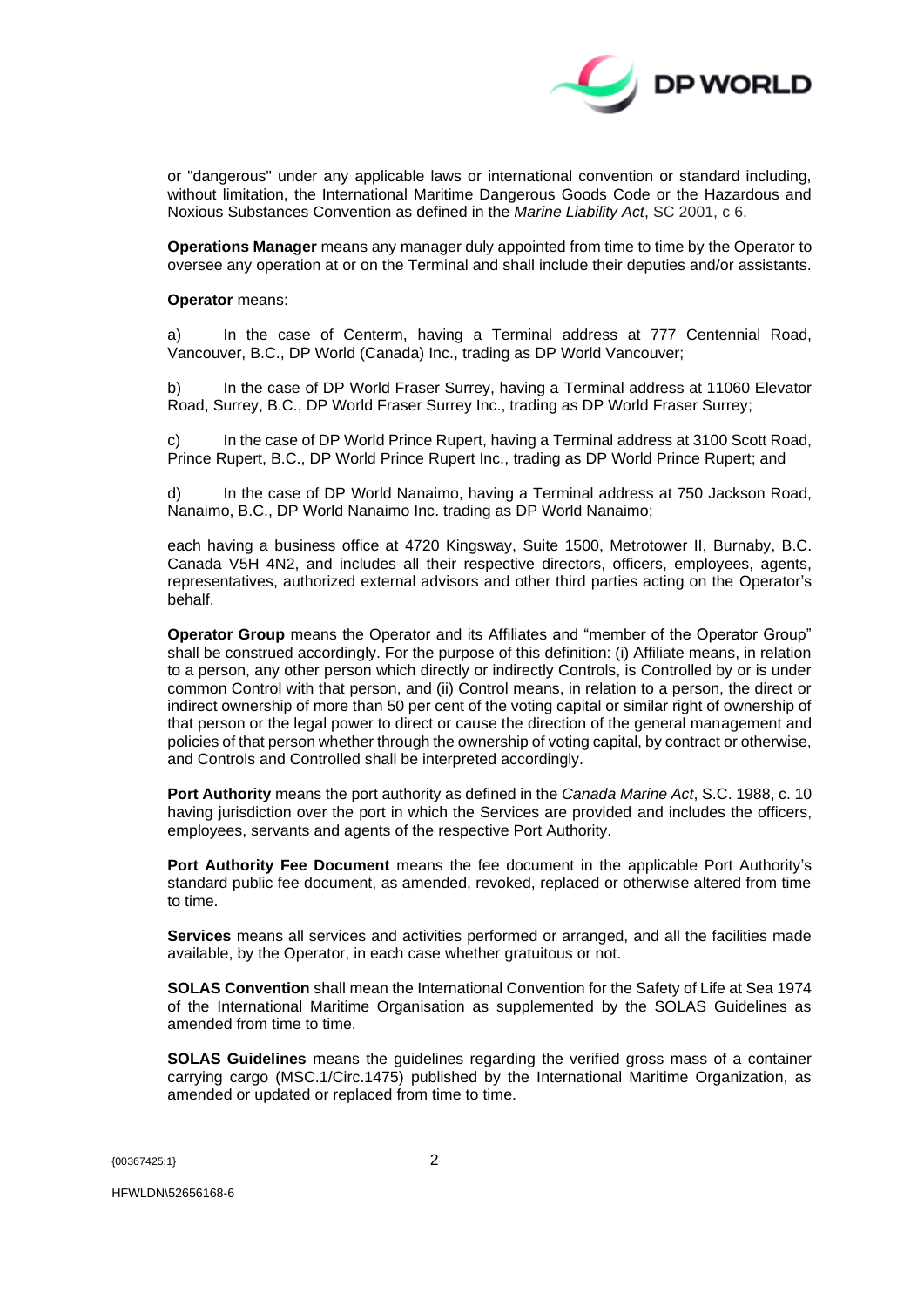

**Tariff** means the Operator's Tariff for the Terminal where the Services are provided, which Tariff is available on-line at [www.dpworldcanada.com,](http://www.dpworldcanada.com/) as amended from time to time.

**Terminal** means the Container or multi-purpose Terminal operated by the Operator where, in respect of specific Cargo or a specific Vessel, the Services are provided and includes any land thereon or adjacent thereto leased or otherwise occupied by the Operator for the purposes of providing its Service, but in the case of DP World Fraser Surrey does not include the Port Authority Rail Yard.

**Users** means the (i) Customers and (ii) the Cargo Owner; (iii) the owner, or any other person who is or may become interested in, or entitled to possession of, the Containers, or in any Equipment; (iv) the owner, or any other person who is or may become interested in, or entitled to possession of, any road or rail vehicle which enters the Terminal; and (v) any person who drives or operates such vehicle and (vi) any person who uses and/or enters the Terminal.

**Vessel** means any ship, container ship, barge, lighter or other ship of any description, including all lashing equipment for the proper securing of Containers, Equipment or Cargo, its gear and all other equipment or other property on board.

**VGM** or **Verified Gross Mass** means the total gross mass of a packed container as obtained by one of the two methods prescribed by the SOLAS Convention and otherwise in accordance with applicable laws.

**VGM Procedures** shall mean the procedures which the Operator may have published in the applicable Tariff, and/or the Canadian Procedure for obtaining the Verified Gross Mass of Packed Containers as required by SOLAS VI/2 - TP 15330, or otherwise in accordance with applicable laws.

- 1.2 In these Conditions:
	- 1.2.1 each sub-clause shall be construed severally;
	- 1.2.2 where the context permits, words in the singular shall include the plural and vice versa and words importing any gender shall include all other genders;
	- 1.2.3 where the context permits, any reference to: (i) Containers will include laden and empty Containers; (ii) Cargo will include the Equipment the Cargo is contained or carried on or in and (iii) Equipment will included loaded and empty Equipment;
	- 1.2.4 the words **include(s)** or **including** shall be deemed to have the words "without limitation" following them.
- 1.3 Legislation
	- 1.3.1 If any legislation whether national or international is compulsorily applicable and cannot be derogated from, these Conditions shall, in so far as possible, be construed in accordance with such legislation. If any of these Conditions are found by any competent court or tribunal to be contrary to such legislation, these Conditions shall be varied only to the extent necessary to comply with such legislation.
	- 1.3.2 Nothing in these Conditions shall operate to limit or deprive the Operator of any statutory protection, defence, exception or limitation of liability authorised by any applicable laws, statutes or regulations and the Operator shall have the full benefit of such laws, statutes or regulations.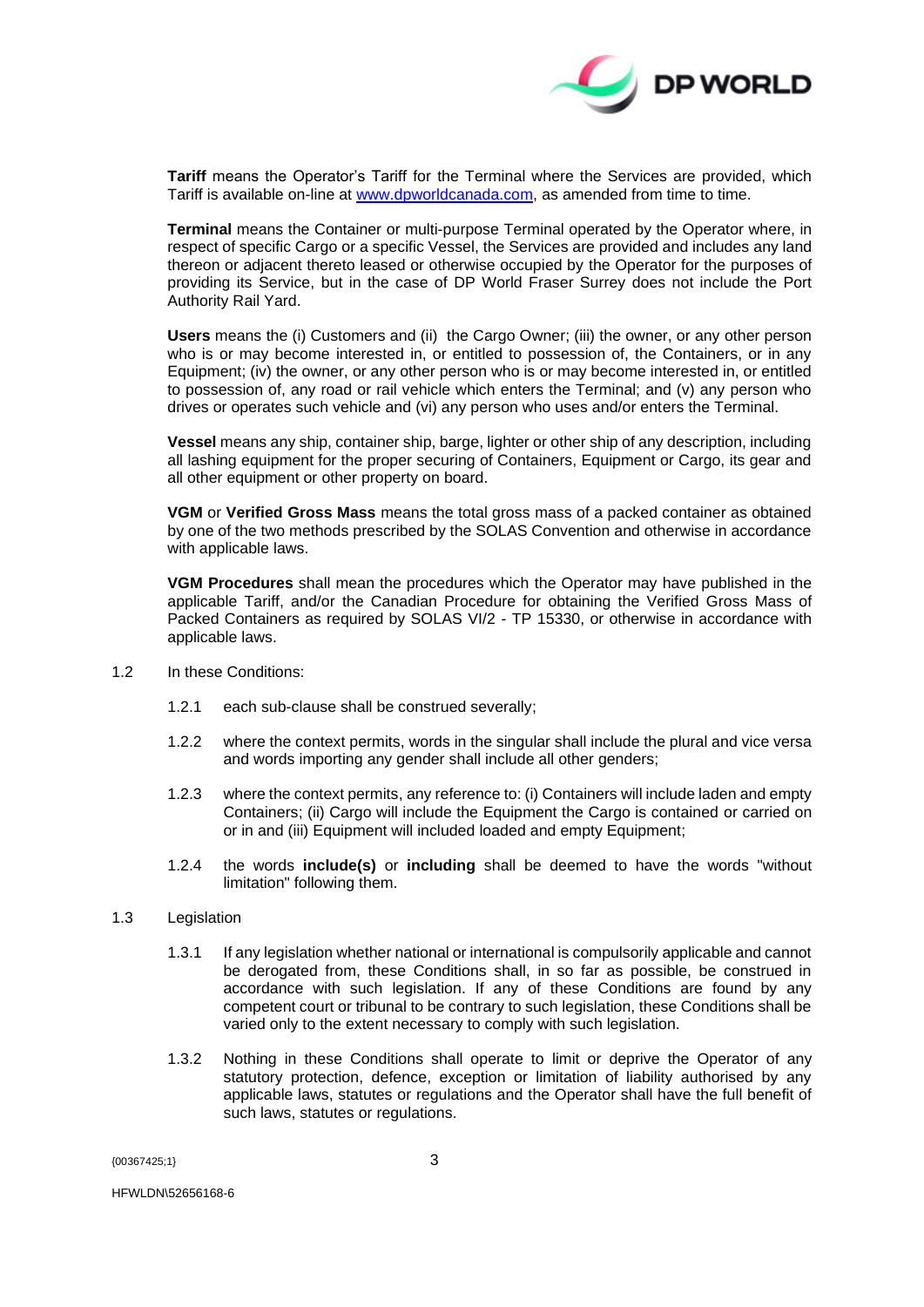

# 2. **APPLICATION OF THESE CONDITIONS**

- 2.1 These Conditions shall apply to:
	- 2.1.1 all Services provided, or made available, by the Operator;
	- 2.1.2 the use by any User of the Terminal and/or the facilities at the Terminal;
	- 2.1.3 all Vessels which berth at the Terminal.
- 2.2 In the absence of express acceptance by the User of these Conditions, by receiving or using the Services from the Operator, or by using or entering the Terminal, including by berthing any Vessel at the Terminal, the User is deemed to have read, understood and agreed to these Conditions, without amendment.
- 2.3 These Conditions shall apply to the exclusion of any printed (whether in electronic form or otherwise) terms and conditions of any purchase order or other correspondence or documents issued by the User in connection with the Services unless expressly accepted in writing.
- 2.4 There shall be no variation to these Conditions unless expressly agreed by both parties in writing. Any notice to be given under these Conditions must be given in writing to the registered office of the Operator or the User or the branch or agency office of the User through which it has dealt with the Operator in respect of the Services.
- 2.5 The User represents and warrants that it will bring these Conditions (including the limits, defences, exceptions, liberties and exclusions herein) to the attention of any person who the User may instruct to enter upon the Terminal or otherwise deal with the Operator including any subcontractor, agent, employee or other party instructed by the User.
- 2.6 The User shall ensure that it is familiar with, and that it follows, any regulations, instructions or directions issued by the Operator, the Operations Manager, any the Operator employee or any authorised agent of the Operator which relate to the use of the Terminal, entry thereon or the use of any Equipment or Vessel there on or there at.
- 2.7 The User shall ensure that any third party which it might instruct to enter on to the Terminal (including any subcontractor, agent, employee or other party) is familiar with any such regulations, instructions or directions.
- 2.8 If the Customer has appointed an agent, or if the Operator reasonably believes that the Customer has appointed an agent, in respect of the Services the Customer shall be deemed to have authorised such agent to act on its behalf in respect of all matters hereunder including to pay to or receive from the Operator all sums due under these Conditions unless the Customer notifies the Operator to the contrary at any time and the Operator shall be entitled to act upon any instruction, request, notice or other communication from such agent without prior reference to the Customer.
- 2.9 The User is solely responsible for and will indemnify the Operator and hold the Operator harmless from, all and any duties, taxes, imposts, levies, deposits and outlays of whatsoever nature levied by any Competent Authority and/or any expenses incurred in complying with the requirements of any Competent Authority in relation to the Cargo, Equipment and/or Vessel.
- 2.10 These Conditions do not create a relationship of employer and employee, principal and agent (except for the limited purpose stated in clause [9.13\)](#page-16-0) or partnership between the Operator and the Customer.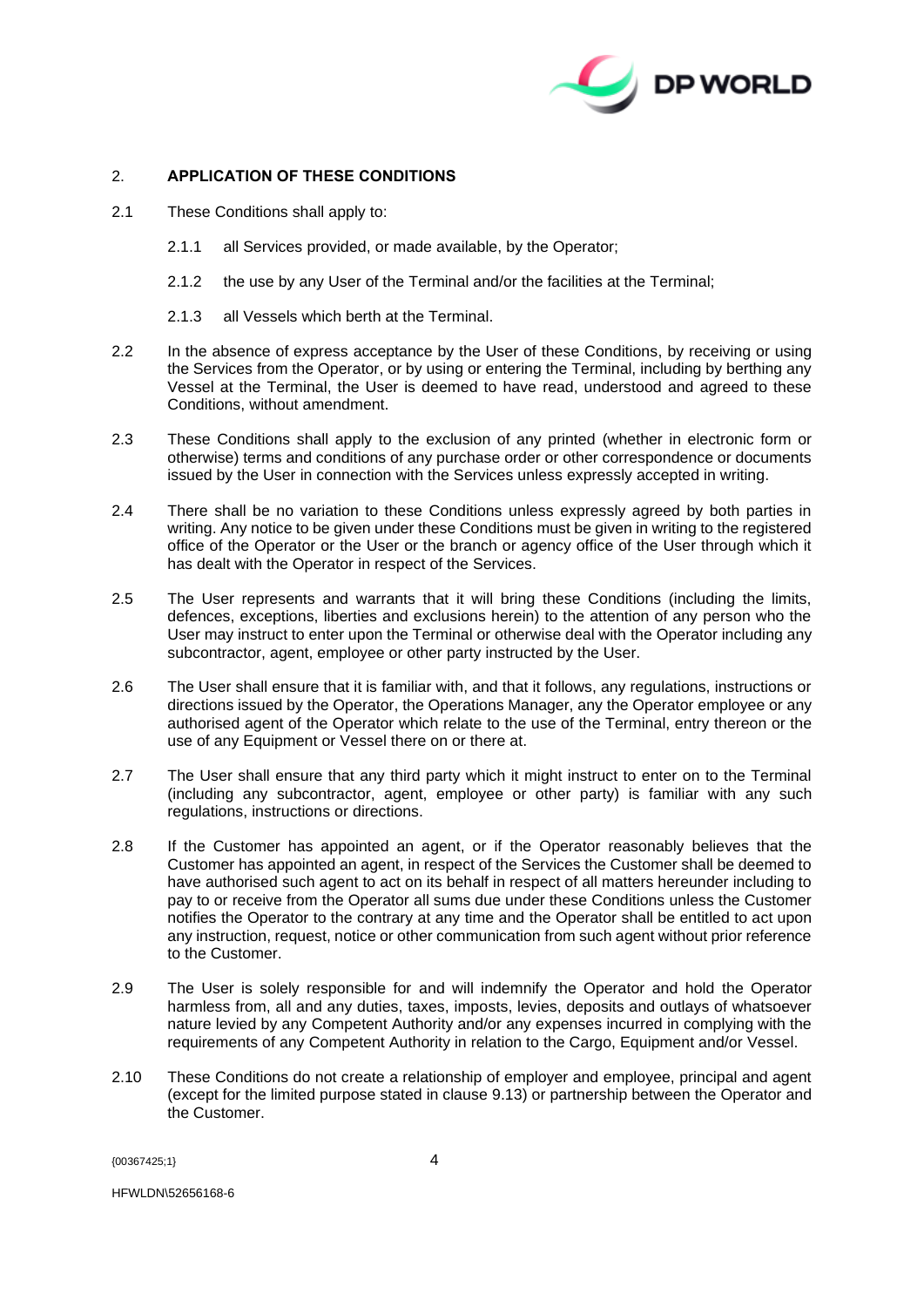

## <span id="page-4-1"></span>3. **SERVICES PROVIDED**

- 3.1 The Operator will provide the Services using reasonable care and skill.
- 3.2 Subject to specific written instructions given by the User and accepted by the Operator in writing, the Operator reserves to itself complete freedom in respect of the means and procedures to be employed in the provision of the Services. The Operator may deviate from the User's instructions (whether or not accepted by the Operator) in any respect if the Operator considers it is necessary in the interest of the User and the User shall reimburse the Operator with all reasonable expenses incurred thereby.
- 3.3 The Operator will exercise reasonable despatch in providing Services but will not be liable for any delay whatsoever, howsoever caused (including negligence), unless a special arrangement is agreed to the contrary in writing with the Operator. If such arrangement is agreed, the Operator 's liability will be limited in accordance with clause [8.7.5.](#page-13-0)
- 3.4 The Operator may, at its discretion, arrange for the Services or any part thereof, to be carried out by one or more sub-contractors or agents on any terms whatsoever. Where such a subcontractor is appointed at the request of the Customer, the Operator shall have no liability for the acts or omissions of sub-contractor.
- <span id="page-4-0"></span>3.5 Custody
	- 3.5.1 Containers, non-containerised Cargo and Equipment shall be deemed to be in the custody of the Operator:
		- (a) in respect of import Containers, non-containerised Cargo or Equipment, when the Container, non-containerised Cargo or Equipment is physically lifted off from the Vessel's deck, hold or from the top of other Containers on the Vessel;
		- (b) in respect of export Containers, non-containerised Cargo or Equipment, when the Container, non-containerised Cargo or Equipment is (i) physically lifted off from the truck or railcar by the Operator's cargo handling equipment for stacking at the container yard of the Terminal or (ii) detached from the incoming truck;
		- (c) in respect of transhipment Containers, non-containerised Cargo or Equipment, when the Container, non-containerised Cargo or Equipment is physically lifted off from one Vessel's deck, hold or from the top of the Containers on one Vessel.
	- 3.5.2 Containers, non-containerised Cargo and Equipment shall cease to be deemed to be in the custody of the Operator:
		- (a) in respect of import Containers, non-containerised Cargo or Equipment, when the Container, non-containerised Cargo or Equipment is (i) mounted onto the withdrawing truck or railcar by the Operator's cargo handling equipment for delivery to the consignee or (ii) attached to the withdrawing truck for delivery to the consignee;
		- (b) in respect of export Containers, non-containerised Cargo or Equipment, when the Container, non-containerised Cargo or Equipment is restowed on the Vessel's deck, hold or on top of another container on the Vessel (as from locking twist locks on board);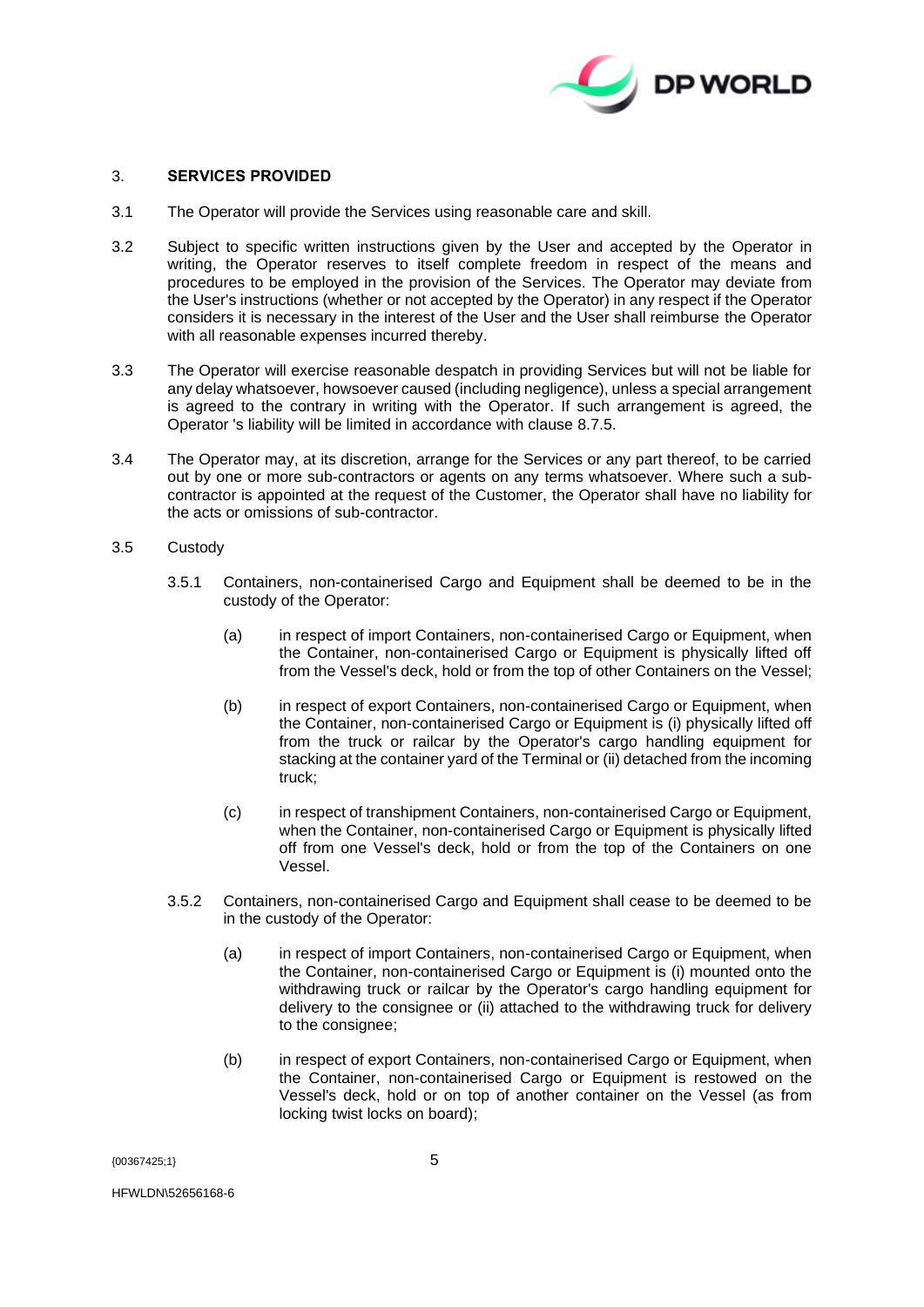

- (c) in respect of transhipment Containers, non-containerised Cargo or Equipment, when the Container, non-containerised Cargo or Equipment is restowed on another Vessel's deck, hold or on top of another container on another Vessel (as from locking twist locks on board).
- 3.5.3 With regards to any vehicle which is driven by a passenger using the Terminal as the point of embarkation or disembarkation in connection with travelling on a passenger Vessel ("**Passenger Vehicles**"), the Operator shall only be liable in respect of any damage to or loss of a Passenger Vehicle whilst the Passenger Vehicle is on land within the Terminal. The Operator accepts no liability in respect of such loss or damage after such Passenger Vehicle has crossed the Vessel's loading ramp to embark that Vessel or before such Passenger Vehicle has left the Vessel's loading ramp to disembark that Vessel. The Operator accepts no liability in respect of damage to Passenger Vehicles resulting from the malfunctioning of any apparatus or equipment belonging to a Vessel and used for loading Passenger Vehicles. The Operator accepts no liability in respect of damage to or loss of Passenger Vehicles resulting from the instructions issued to the drivers of those Passenger Vehicles by or on behalf of the Customer or its appointed agent during the embarkation or disembarkation of those Passenger Vehicles.
- 3.6 Without prejudice to any other rights under these Conditions or otherwise, the Operator reserves the right, but is under no obligation, to: -
	- 3.6.1 open and/or inspect any Containers, Equipment, Vessel and/or Cargo;
	- 3.6.2 remove Cargo and/or Equipment immediately which the Operator reasonably believes is Hazardous Cargo and to dispose of such Cargo and/or Equipment without notice;
	- 3.6.3 refuse to handle, move or otherwise deal with Cargo or Equipment which in the Operator 's opinion appear to be or may become Hazardous Cargo;
	- 3.6.4 refuse acceptance of damaged or distorted Containers or Equipment, or of any Container or Equipment which in its opinion is in an unsatisfactory condition;
	- 3.6.5 refuse to handle any Container or Cargo with a weight which exceeds its stated weight or the safe working load of any cargo handling equipment; or
	- 3.6.6 take any action which the Operator considers is reasonable to comply with applicable law and/or the lawful requirement of any Competent Authority.
- 3.7 The User shall be responsible for the safe keeping of any data, figures, passwords or other information of any nature entered within the E-services or any other computer or operating system used or operated by or on behalf of the Operator or any other party and supplied to the User, its agents or employees which might be used to demand or otherwise facilitate the release of any Cargo or Equipment from the Operator.
- 3.8 If the Operator releases or allows the release of the Cargo or Equipment to a party who uses correct data, figures, passwords or other information as entered within the E-services or such other computer or operating system, the Operator shall have no liability whatsoever for such release unless it can be shown that the Operator was negligent in disclosing the data, figures, passwords or other information or in releasing the Cargo or Equipment. The burden of proving that the Operator was negligent in the disclosure or release shall rest with the User.
- 3.9 Cargo and Equipment which for any reason whatsoever cannot be delivered at the time of delivery into the Terminal from a Vessel or otherwise will be placed within the Terminal at the

 $\{0.0367425:1\}$  6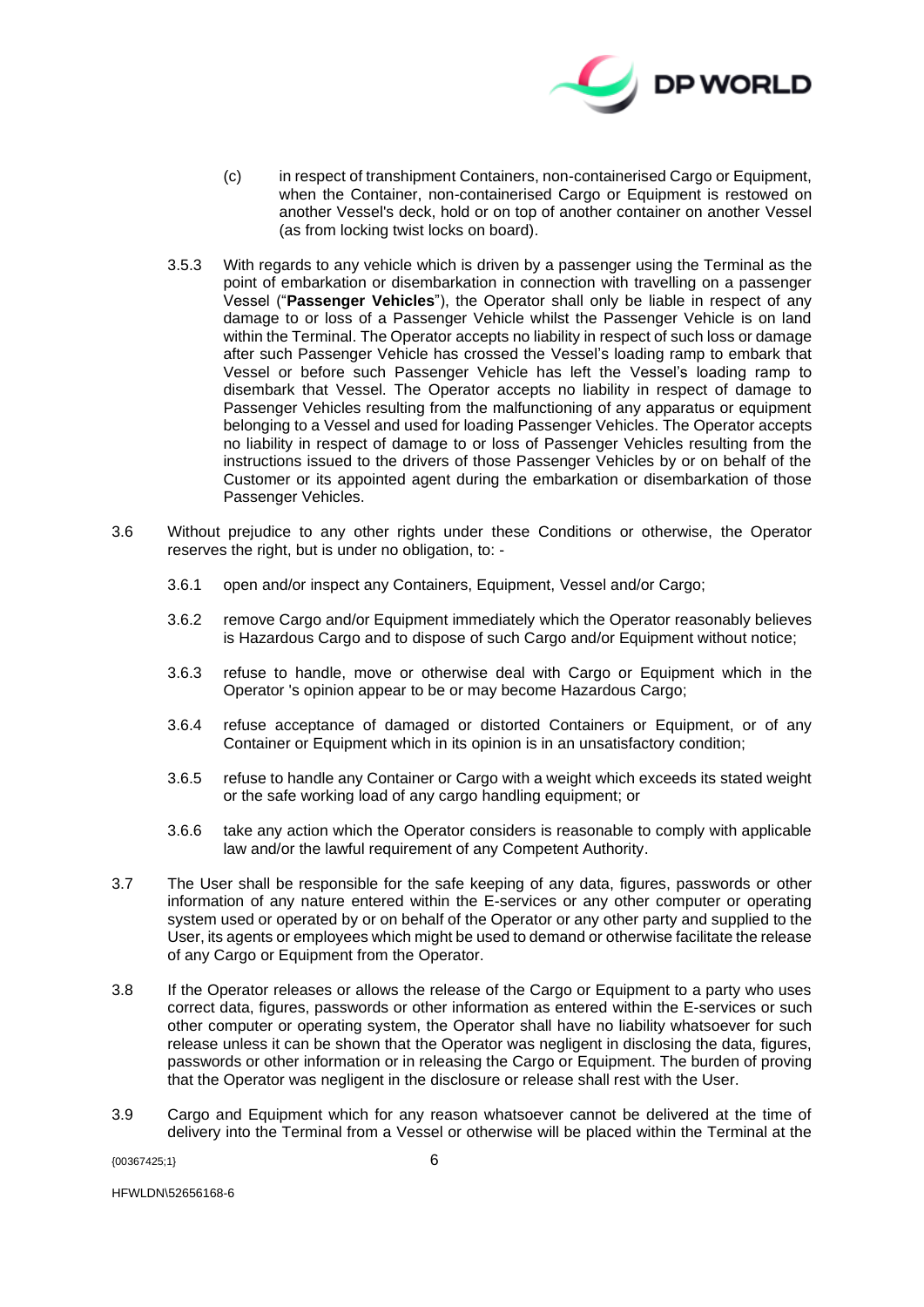

expense and risk of the User. The Operator 's charges will be paid by the User. Details of the Operator's charges are set out in the applicable Tariff.

<span id="page-6-0"></span>3.10 If the User does not collect any Cargo or Equipment within thirty (30) days of a request from the Operator to do so, the Operator shall be entitled, without prejudice to any other rights that it may have against the User, to dispose of the Cargo or Equipment in accordance with the procedure set out in clauses [7.9](#page-10-0) to [7.11,](#page-10-1) and thereupon the liability of the Operator in respect of the Cargo or Equipment, or that part thereof shall cease.

### <span id="page-6-1"></span>4. **USER WARRANTIES AND OBLIGATIONS**

- 4.1 The User represents and warrants that:
	- 4.1.1 it is either the owner of the Cargo, the Equipment or Vessel or that it is authorised by the owner and/or other persons interested in, or entitled to possession of, the Cargo, the Equipment or the Vessel to accept these Conditions not only for itself but also as agent and/or trustee for and on behalf of the owner or other persons interested therein, or entitled to possession thereof;
	- 4.1.2 its servants (and those of any agents or independent contractors it may engage) are trained and competent to carry out the tasks at any time assigned to them in relation to the giving of any instructions to the Operator or the inputting of any information into any electronic service or system operated, managed or utilised by the Operator (which shall include the E-services platforms) whether such instruction or input of information is given in writing, verbally or by any electronic or any other means whatsoever and that such persons have the full authority to give such instructions or input such information;
	- 4.1.3 all the documentation and information provided by or on behalf of the User in relation to the Cargo, Equipment and/or Vessel is full and accurate and is sufficient to enable the Operator to handle them safely and in full compliance with applicable laws;
	- 4.1.4 none of its activities conducted whilst at the Terminal violate any applicable anti-slavery and human trafficking laws, statutes, regulations and codes in force from time to time; and
	- 4.1.5 it has complied with all relevant local, national and international legislation and regulations relating to the carriage, handling and movement of the Vessel, Cargo or Equipment and the Operator accepts no responsibility whatsoever for the failure of the User to comply with such local, national or international legislation or regulations or the consequences of such failure.
- 4.2 Unless otherwise specified in writing to the Operations Manager before the Cargo or Equipment is delivered to the Terminal, the User represents and warrants that any Cargo or Equipment which it delivers, directs to or causes to be upon the Terminal:
	- 4.2.1 does not include, or is not, Hazardous Cargo;
	- 4.2.2 is not infested, verminous, rotten or subject to fungal attack and not liable to become so while at the Terminal;
	- 4.2.3 is not over-heated or under-heated or liable to become so while at the Terminal;
	- 4.2.4 requires for its safekeeping no special protection (other than as may be agreed in writing between the Operator and the User) arising from vulnerability to heat, cold, moisture, salt, pilferage or proximity to other Cargo or from flammability but will remain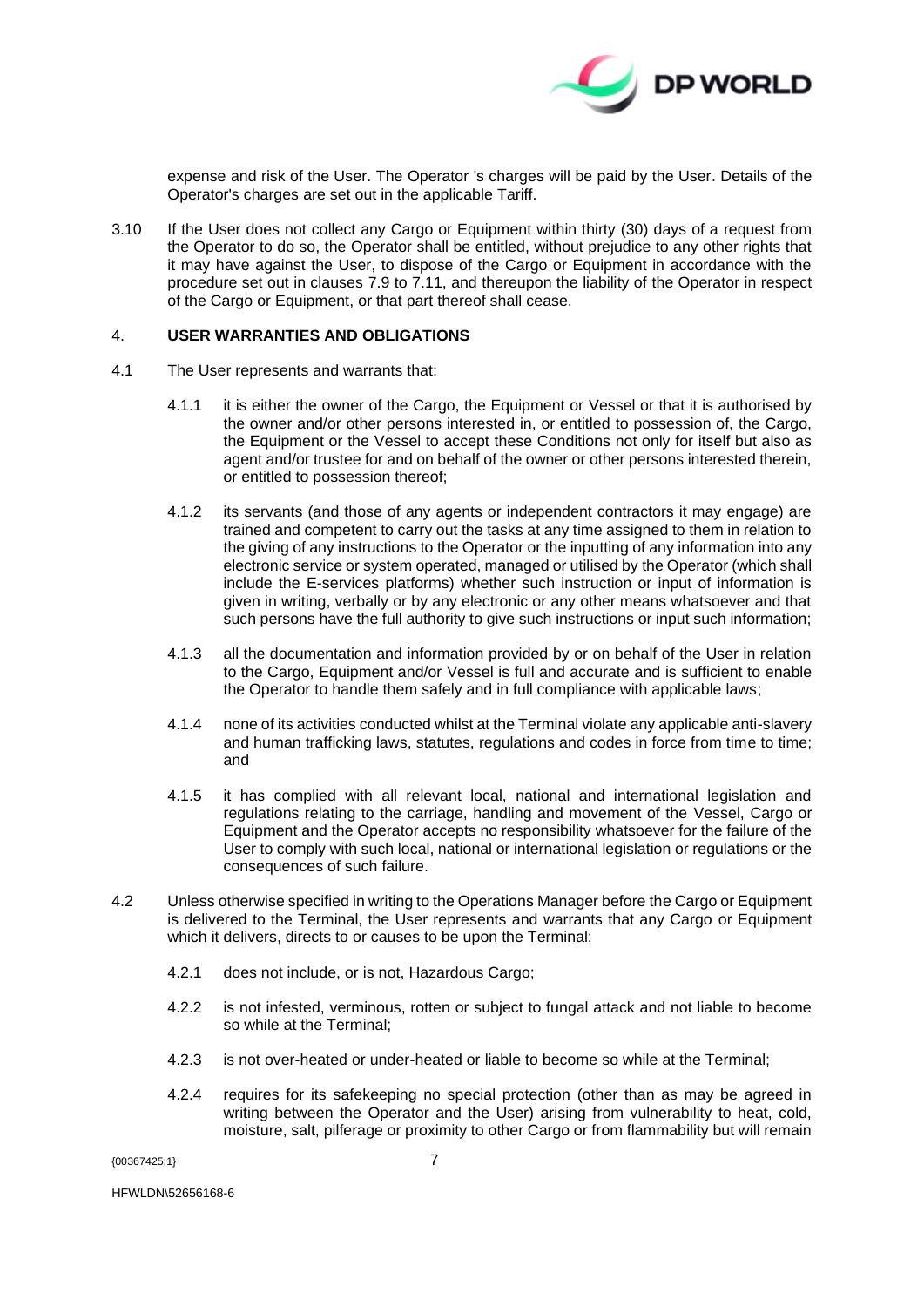

safe if left standing in the open or at the Terminal or in covered accommodation if agreed in writing with the Operator;

- 4.2.5 contains no unauthorised controlled drugs, contraband, prohibited or stolen goods, pornographic or other illegal material or substances;
- 4.2.6 is properly and sufficiently packed in accordance with all local, national or international legislation or regulations from time to time applicable and the codes of conduct, practice directions and regulations of the International Maritime Organisation;
- 4.2.7 is properly and sufficiently prepared, marked, packed, stowed, documented and labelled for all carriage, handling, movement and other operations or transactions affecting them; and
- 4.2.8 is fit for their intended purpose and in a fit and proper condition to be handled or otherwise dealt with by the Operator.
- 4.3 The User will immediately inform the Operations Manager of any occurrence or incident which might affect the safe and efficient operation of the Operator or other persons using the Terminal and take, at its own cost, such reasonable steps to control or eliminate any danger or inconvenience as may be required by the Operator. Without prejudice to the foregoing, the User shall indemnify and hold the Operator harmless from and against any costs, fines, claims, liabilities or other losses of whatever nature arising from such occurrence or incident unless the occurrence or incident has been caused by the negligence of the Operator.
- <span id="page-7-0"></span>4.4 All manifests, delivery orders, sub-orders, shipping notes/advices, consignment notes, documents of title, Cargo handling instructions and orders for any Services provided by the Operator which are necessary for the Operator 's safe and efficient handling of the Cargo, Equipment or Vessel and/or compliance with any obligation imposed by government or regulatory authorities or any similar laws, regulations, rules or requirements must accompany (where required) the Cargo, Equipment or Vessel and be lodged with the Operations Manager or E-services platforms before the Services are required to be performed. Any order given verbally must be confirmed in writing as specified above.
- 4.5 The User will be solely responsible for complying, and will comply, with all formalities, procedures, laws, regulations, bylaws and guidance prescribed by any Competent Authority which apply to the Cargo, Equipment or Vessel and/or the use of Terminal.
- 4.6 Subject to alternative arrangements being agreed in writing with the Operator any standard shipping note, dangerous goods note (where appropriate), temperature control document, or other document accompanying the Cargo or Equipment as required in clause [4.4](#page-7-0) must specify marks and number of packages, description of Cargo, gross weight, any weight imbalances, cubic measurement, the name of any Vessel or port to which the Cargo are to be shipped (where appropriate), any special carriage or storage requirements in relation to the Cargo and the name and address of the User or company to whom charges are to be rendered.
- 4.7 A standard shipping note or dangerous goods note in respect of Hazardous Cargo must be clearly endorsed to that effect and the User shall provide all information, including the IMDG Class and the UN number, necessary for the Operator to perform its obligation in connection with such Hazardous Cargo in accordance with all applicable laws, regulations and/or requirements. The User shall ensure that the Cargo is labelled, and the Containers or Equipment distinctly marked, in accordance with applicable laws, regulations and/or requirements.

## <span id="page-7-1"></span>5. **CUSTOMER WARRANTIES AND OBLIGATIONS**

{00367425;1} 8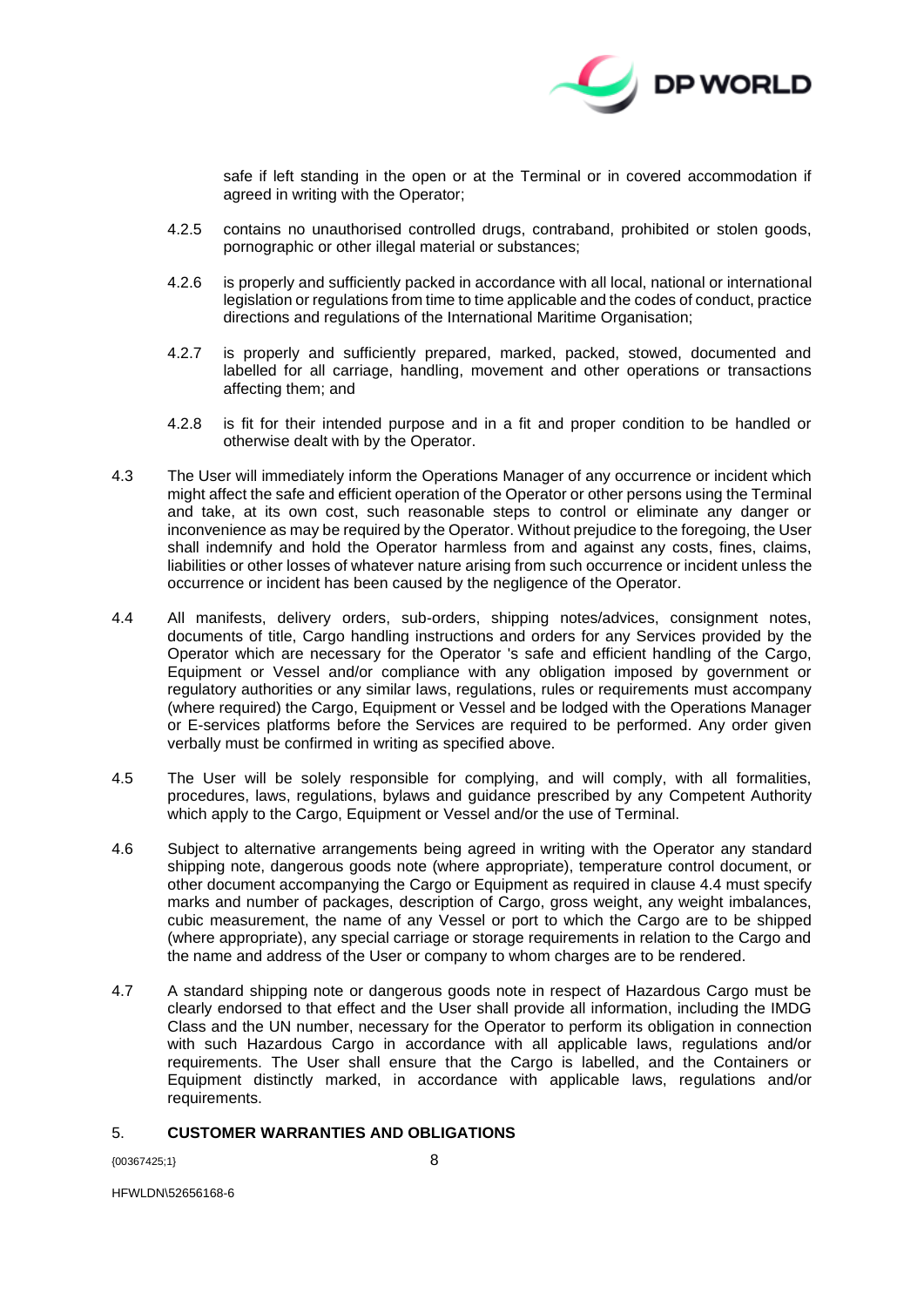

- 5.1 The Customer shall provide all the documents and information required by the Operator for Vessel and yard planning purposes at least 48 hours before the estimated time of arrival of the Vessel, or as otherwise agreed with the Operator.
- 5.2 The Customer will be deemed to have familiarised itself with and considered all conditions which could affect arrival, mooring, manoeuvring, unmooring and departure of any Vessel at the Terminal, including data relating to the Terminal and its surroundings, the minimum water depth (at any state of the tide) and any physical, surface and sub-surface condition and to have taken into account climatic condition (**Site Conditions**). The Customer acknowledges that the Operator gives no warranty whatsoever in respect of the Site Conditions and it shall have no liability whatsoever and howsoever arising in respect of the Site Conditions.
- 5.3 The Customer shall use reasonable skill and care when berthing the Vessel at the Terminal.
- 5.4 The Customer warrants and represents to ensure that the Vessel is operated in compliance with all applicable laws and international standards with respect to safety, stability, seaworthiness, fitness for purpose and security including, without limitation, regulations introduced pursuant to the ISPS Code.
- 5.5 At all times when a Vessel is berthed at the Terminal, the Customer shall ensure that the Vessel:
	- 5.5.1 furnishes adequate lighting and safe ingress and egress (for the the Operator 's personnel);
	- 5.5.2 maintains appropriately qualified and experienced officers and crew aboard in order to maintain an alert watch and respond to emergencies and to enable the Operator to provide the Services;
	- 5.5.3 maintains engines in a state of readiness to respond to emergency situations and to avoid delays in vacating the berth; and
	- 5.5.4 its crew members adhere at all times to all health and safety rules of the Operator notified to the Customer from time to time.
- 5.6 Any Customer that is not the actual or registered owner of the Vessel berthed or being provided Services at the Terminal, by requesting the Services, represents and warrants that they are doing so on their own behalf and on behalf of the actual or registered owner of the Vessel.

# <span id="page-8-0"></span>6. **SOLAS AND CONTAINER VGMS**

- 6.1 The User's attention is drawn to the SOLAS Convention, and to the VGM Procedures followed in order to address the SOLAS Convention and the need to provide a VGM for every export shipment loaded from the Terminal.
- 6.2 The User represents and warrants that it shall comply with the VGM Procedures and shall either supply to the Operator and to any other relevant party a VGM in accordance with the VGM **Procedures**
- 6.3 If, and to the extent that, the User fails to comply with the VGM Procedures, or where the Operator reasonably believes that the VGM provided by or on behalf of the User is inaccurate or incomplete:
	- 6.3.1 the Operator may, in its absolute discretion, but shall not be obliged to, arrange for a VGM to be provided and the User shall be responsible for any costs or charges arising in relation to the provision of such VGM;

{00367425;1} 9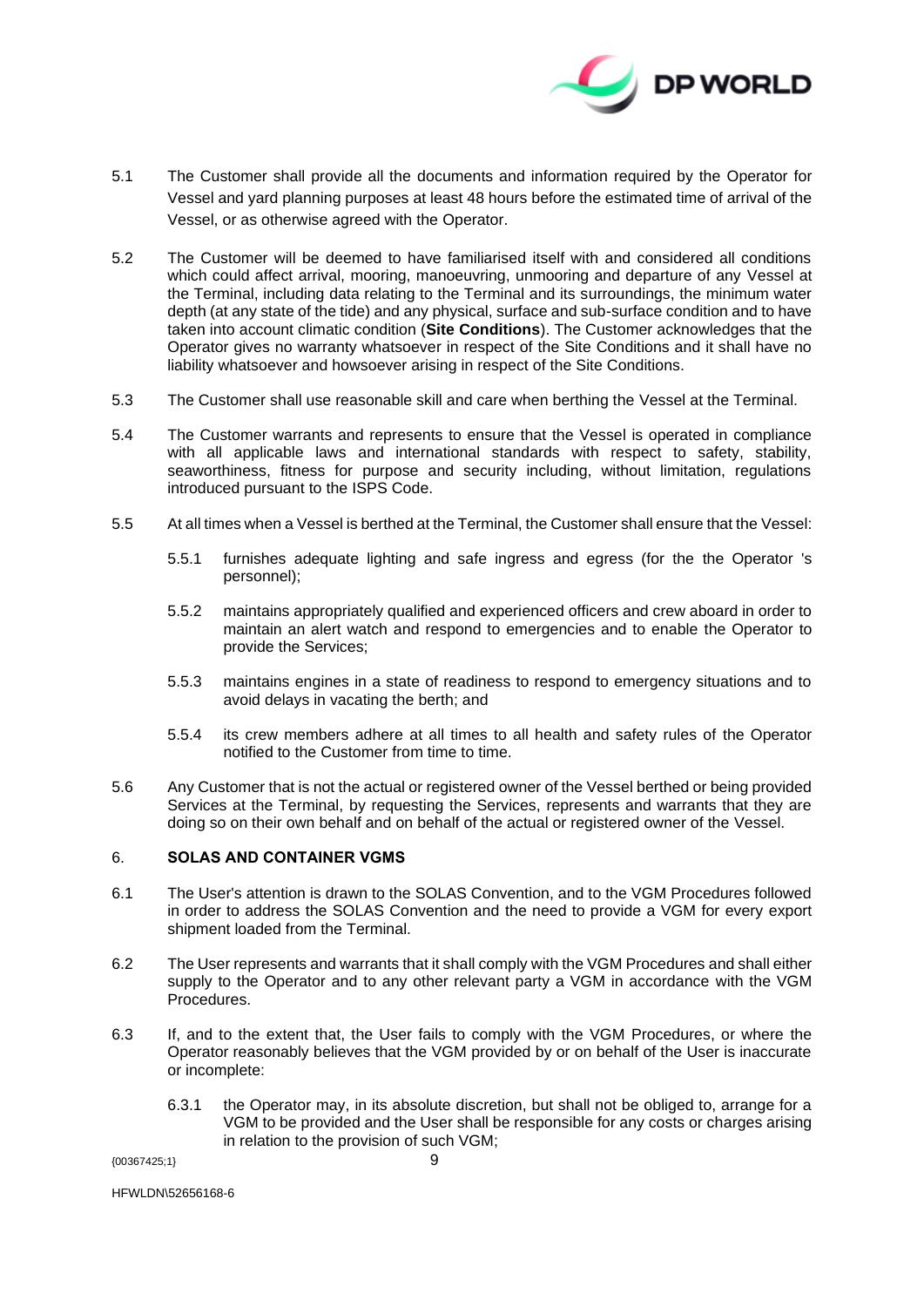

- 6.3.2 the Operator may withhold the Cargo and any Container from shipment and arrange the storage of such Cargo and Container at the sole expense and risk of the Customer; and
- 6.3.3 the User shall pay any charges which the Operator may raise in relation to the relevant Cargo or Container.
- 6.4 The User agrees that the Operator may disclose the VGM to any party, including any Competent Authority, which may require disclosure of the VGM for any reason and any carrier or service provider interested in or concerned with the carriage or handling of the Cargo or Container.
- 6.5 The User represents and warrants that it is the shipper of the Cargo or Container for the purposes of the SOLAS Convention or that it is authorised by such shipper to instruct the Operator to perform the Services in accordance with the VGM Procedures.
- 6.6 The User shall pay any charges which the Operator may raise in relation to its VGM Procedures and the User agrees to pay such charges.

# <span id="page-9-1"></span>7. **CHARGES, EXPENSES AND LIENS**

<span id="page-9-0"></span>7.1 Unless otherwise agreed in writing, the Customer shall be charged the rates and fees set out in the applicable Tariff for all Services provided and all charges shall be paid immediately upon presentation of an invoice whether this be before or after the Services have been provided (and in any event, no later than five (5) days following the invoice date).

The Customer shall confirm to the Operator within three (3) Business Days after receipt by the Customer, the accuracy of actual Vessel working information provided by the Operator to the Customer for invoicing purposes.

- 7.2 The Customer shall pay to the Operator in cash or as otherwise agreed all sums immediately when due without reduction or deferment on account of any claim, counterclaim, deduction, abatement or set-off.
- 7.3 Where credit approval is granted by the Operator, the charges prescribed by the Tariff are payable within seven (7) days from the date due and, where any charge is not paid within that time, an additional charge of one and one-half percent of any such charge shall be imposed for each thirty (30) day period or portion thereof during which it remains unpaid, which additional charge is equivalent to eighteen percent (18%) per annum. A failure to pay charges on their due date may cause a lien to be placed on the Cargo handled and the Customer may be denied further use of the Terminal until all outstanding charges have been paid.
- 7.4 Notwithstanding any agreement by the Operator to collect charges from any person other than the Customer, the Customer shall remain liable to the Operator for payment of all charges when due.
- 7.5 The granting of any credit by the Operator (including any credit terms shown on any invoice or the credit terms applied by clause [7.1\)](#page-9-0) hereof shall be at the absolute discretion of the Operator.
- 7.6 If the Customer fails to make any payment on the due date or if the Customer becomes insolvent or goes into liquidation, either compulsory or voluntary (save for the purposes of reconstruction or amalgamation), or if an administrator, administrative receiver or receiver is appointed in respect of the Customer and/or the whole or part of the Customer's assets, or if the Customer makes any assignment for the benefit of, or composition with its creditors generally or is subject to an equivalent or analogous insolvency event in any jurisdiction: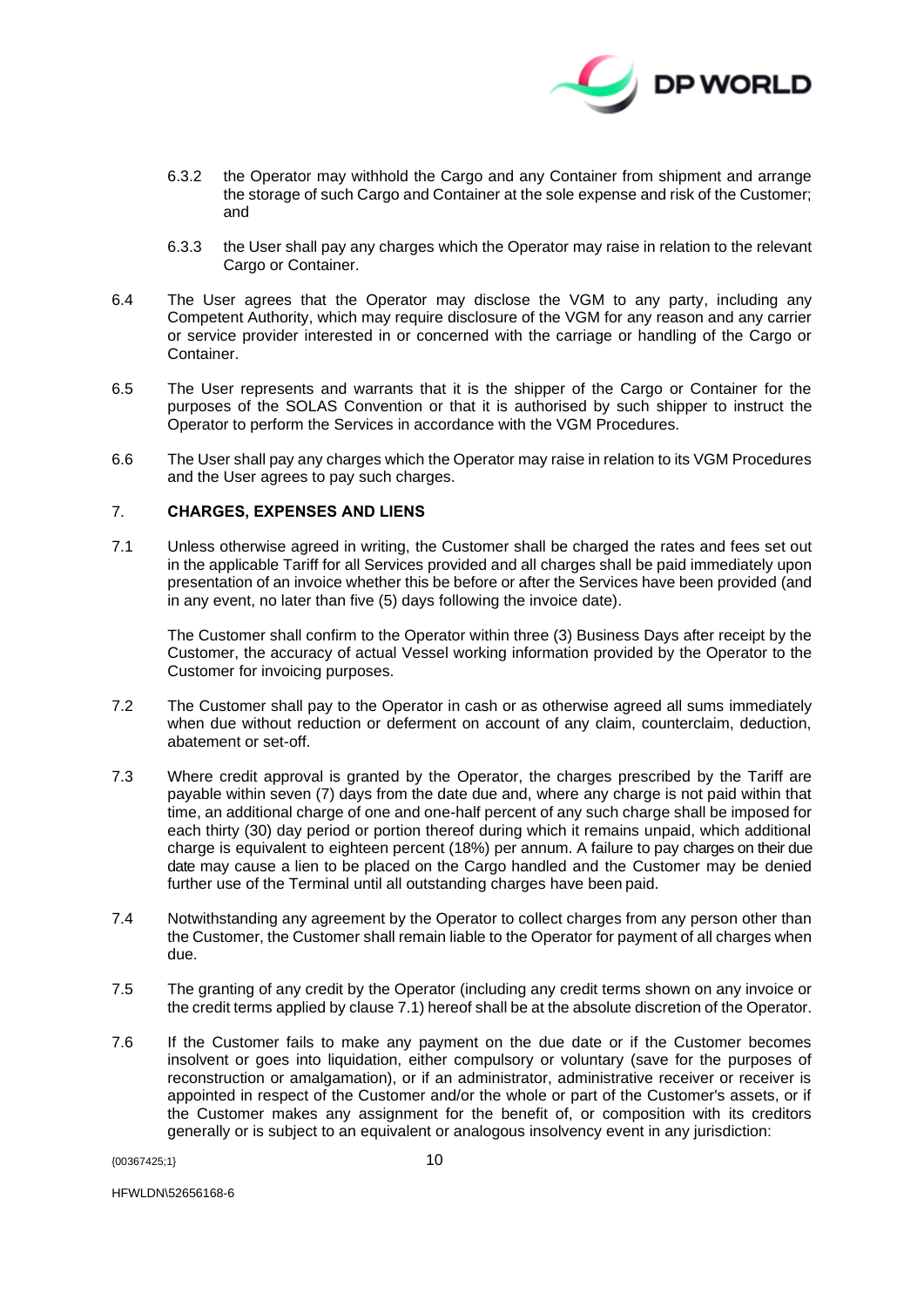

- 7.6.1 all and any sums owed by the Customer to the Operator shall become immediately payable, whether or not such sums are subject to a credit agreement (which shall, for the avoidance of doubt, include the payment terms shown on the Operator 's invoices and any credit terms applied by clause [7.1\)](#page-9-0); and
- 7.6.2 the Operator may, without prejudice to any other right or remedy available to it, delay or suspend Services, refuse to provide Services or cancel any or all orders for Services with the Customer.
- <span id="page-10-2"></span>7.7 The Operator shall have:
	- 7.7.1 a general lien on all Cargo, Equipment and/or Vessels and any documents relating thereto in respect of which the Operator is providing Services or which come into the possession or control of the Operator to secure the payment by the Customer of all charges and liabilities whatsoever due at any time from the Customer to the Operator under these Conditions; and
	- 7.7.2 a particular lien (or equivalent possessory security rights permitted by local law) on all Cargo, Equipment or Vessels in the Operator 's possession.
- 7.8 The Operator may, notwithstanding clause 7.3, exercise its lien at any time and at any place in its sole discretion, whether the Services are completed or not and with or without notice. Upon the Operator exercising its lien under clause [7.7](#page-10-2) hereof, storage charges shall apply to any Cargo, Equipment or Vessel held subject to the lien. Moreover, other charges such as, but not limited to, equipment demurrage and rental charges may accrue. The Operator 's lien shall extend to cover such storage charges and other expenses of exercising its lien (including any legal fees or other costs incurred in enforcing and preserving its lien and in recovering or attempting to recover any sums due from the Customer) and any sums due.
- <span id="page-10-0"></span>7.9 Once a lien under clause [7.7](#page-10-2) has been exercised, or where clause [3.10](#page-6-0) applies, and upon giving the Customer at least fourteen (14) days written notice, the Operator may sell, dispose of or otherwise deal with the Cargo, Equipment or Vessel as agents for and at the expense of the Customer and apply the proceeds towards the payment of any sums due from the Customer.
- 7.10 Upon accounting to the Customer for any balance remaining after payment of any due sums and the costs of and associated with the storage and other expenses the Operator shall be discharged from any liability whatsoever in respect of the Cargo, the Equipment or the Vessel.
- <span id="page-10-1"></span>7.11 The notice period for the sale, disposal or dealing with the Cargo, Equipment or Vessel in clause [7.9](#page-10-0) above shall not apply where the Cargo, Equipment or Vessel are likely to perish, deteriorate, reduce in value or damage other Cargo, Equipment or Vessels or property or if the Operator considers them to be a danger or hazard to life or the environment. In such circumstances, the right to sell, dispose or otherwise deal with the Cargo, Equipment or Vessel shall arise immediately upon the sum becoming due. The Operator shall take reasonable steps to notify the Customer or other persons interested in the Cargo, Equipment or Vessel of its intention to sell, dispose or otherwise deal with the Cargo, Equipment or Vessel.
- 7.12 The Operator is not obliged to provide any Services unless complete information has been provided by the Customer in accordance with these Conditions. In cases of: (a) unannounced or not timely announced changes or (b) in the absence of a written acceptance by the Operator of such change and no cancellation of the change request; the Operator shall be entitled at its discretion to accommodate the changes or provide the Services as initially agreed. In case the Operator accommodates the change, the rates as agreed between the parties or, in the absence of such agreement, the rates set out in the applicable Tariff, shall be subject to an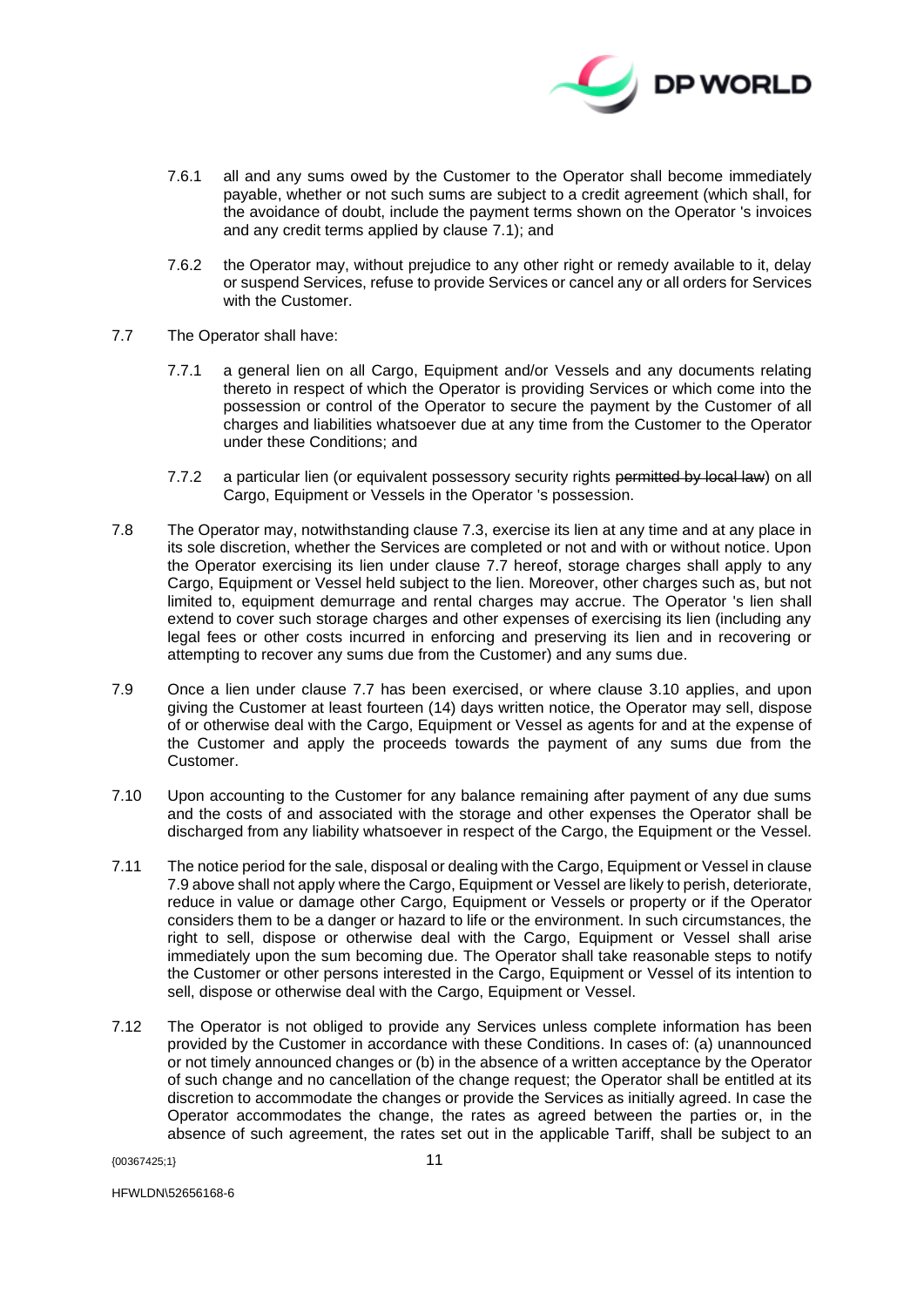

additional charge ("Change Request Surcharge") and the Operator reserves the right to claim reimbursement of any additional costs that result from the provision of Services in excess of the Change Request Surcharge.

# <span id="page-11-0"></span>8. **DEFENCES AND LIABILITY LIMITS**

- 8.1 The Operator 's liability for any loss or damage to the Cargo, Equipment and/or Vessel shall be determined and limited in accordance with the provisions of clauses [3,](#page-4-1) [8](#page-11-0) and [9.](#page-13-1)
- 8.2 The Operator will not be responsible for the security or safety of any Vessel while tied up at the **Terminal**
- 8.3 The Operator shall not be liable for any loss, damage, delay, non-performance, error or omission whatsoever (including for any loss or damage to Cargo, Equipment and/or Vessel) arising directly or indirectly from the following categories of event: -
	- 8.3.1 acts of God including storm, tempest, flood, lightning strike or extreme adverse weather conditions;
	- 8.3.2 nuclear explosion, radioactive, biological or chemical contamination;
	- 8.3.3 landslides, earthquakes and tsunamis;
	- 8.3.4 epidemic, pandemic, plague or quarantine;
	- 8.3.5 blockade or closure of the port;
	- 8.3.6 the nature of the Cargo and/or Equipment and/or Vessel exposing them to total or partial loss or damage due to breakage, rust, decay, desiccation, leakage, wastage, inherent or latent defect or vice or natural deterioration;
	- 8.3.7 insufficiency or inadequacy of marks or numbers on the Cargo and/or Equipment and/or Vessel or the packaging of the Cargo or Equipment;
	- 8.3.8 shortage of berth space, labour, plant deficiency, fuel or power or insufficient depth of water at any berth or the approaches thereto, other than those caused by or directly attributable to the Operator;
	- 8.3.9 strikes, lock-out or other industrial action affecting the Terminal and/or the Terminal Services, other than those caused by or directly attributable to the Operator;
	- 8.3.10 lack of or defective condition of packaging;
	- 8.3.11 war (whether declared or not), civil war, rebellion, invasion, embargo, military coup, revolution or armed conflict on a national scale;
	- 8.3.12 sabotage, criminal damage, terrorism, piracy but only when any of the Services are directly affected;
	- 8.3.13 riot, civil commotion, insurrection on a massive or national scale;
	- 8.3.14 compliance with any law, order, rule or regulation of any Competent Authority, acts of any governmental or super-national authority;
	- 8.3.15 expropriation or nationalisation of the Operator 's assets;

{00367425;1} 12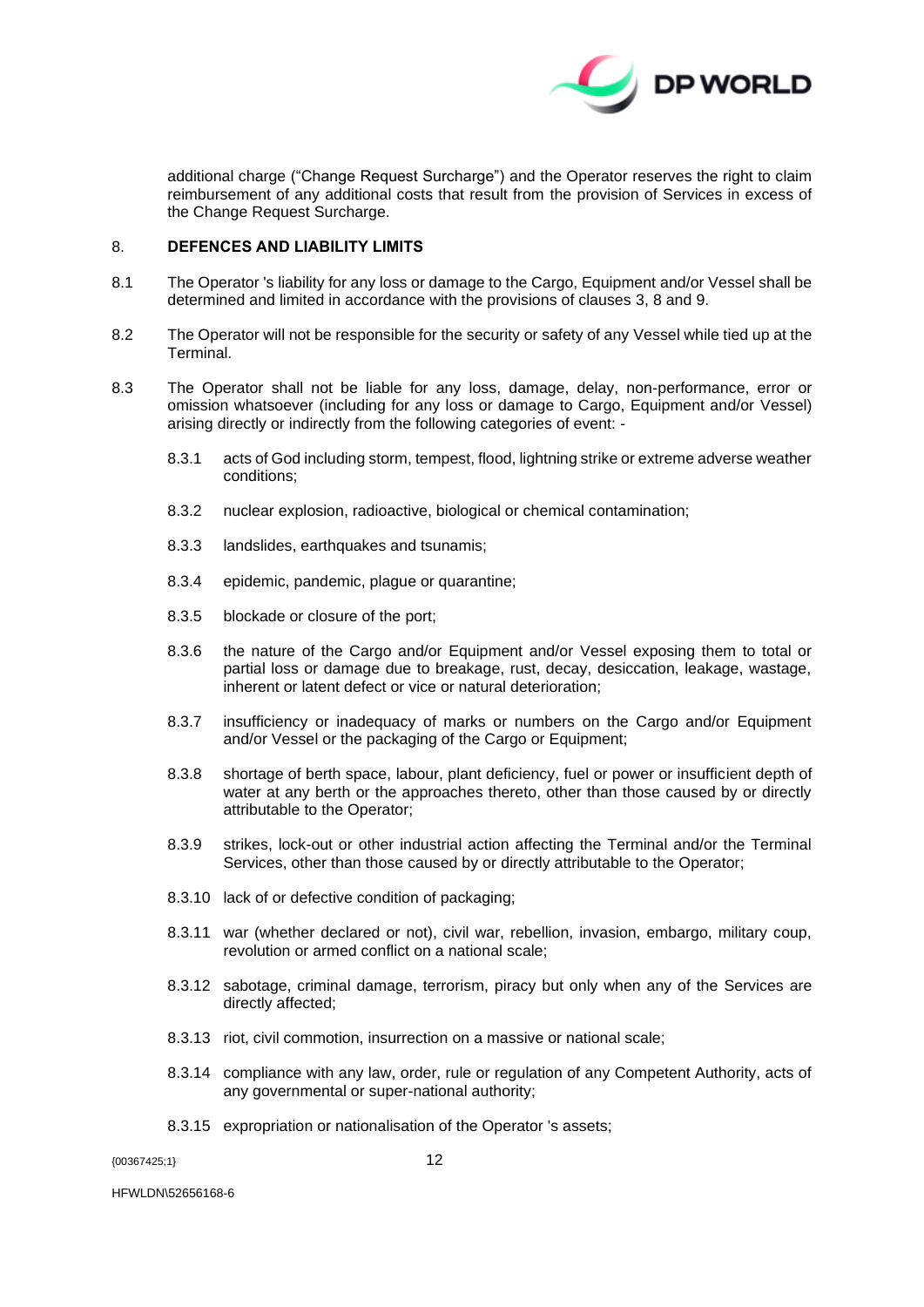

- 8.3.16 power outage at the Terminal other than those caused by or directly attributable to the Operator;
- 8.3.17 catastrophic impact on the Operator 's information technology ecosystem (software and hardware), including malicious cyber-attacks or cyber terrorism; and
- 8.3.18 any other cause or event which is outside the control of the Operator, could not be avoided, prevented or overcome with reasonable foresight, prudence and diligence and materially prevents, hinders or delays performance of all or a material part of the Operator 's obligations under these Conditions.
- 8.4 In respect of loss or damage to Cargo, the Operator (or any other party for whom the Operator is responsible) shall, in addition and at its option, be entitled to avail itself of the defences, limitations and exclusions of liability which are available to the Customer under the Contract of Carriage which has been issued in respect of Cargo carried by the Customer.
- 8.5 Mixed Cargo Limitation of Liability; The Operator will not acknowledge the receipt of or have any responsibility or liability whatsoever for any Cargo that is unloaded from a Vessel in such a manner that they are likely to be mixed with Cargo covered by more than one Contract of Carriage, unless an employee or agent of the Operator is given sufficient time and opportunity to sort, count and inspect the Cargo, and the Operator has been paid by the User to sort, count and inspect the Cargo.

The record of sort, count or damage compiled by the Operator shall in the event of any claims being made against the Operator for loss, damage or expense be deemed to be an accurate record of sort, count or damage of the Cargo upon receipt from the Vessel.

- 8.6 The Operator shall not be liable for loss of or damage to any Vessel, Equipment or Cargo unless the User can establish that the loss or damage was directly caused by the Operator or any other party for whom the Operator is responsible whilst (i) in respect of Cargo or Equipment, the same was in the Custody of the Operator or any other party for whom the Operator is responsible or (ii) in respect of the Vessel, the same was at the Terminal. If the loss or damage was contributed to by the act or omission of the User or any other person, the Operator shall be exonerated from liability to the extent that such act or omission contributed to the loss or damage.
- <span id="page-12-0"></span>8.7 The liability of the Operator under these Conditions shall not exceed the financial limits set out below for the specified category of loss or damage provided that the maximum liability of the Operator arising out of any single incident or series of related incidents or series of incidents arising from a common cause, or breach of these Conditions, shall not in any case exceed seven hundred and fifty thousand Dollars (\$750,000):
	- 8.7.1 in the case of damage to a Vessel, a maximum of \$750,000;
	- 8.7.2 in the case of physical loss or damage to a Container, or a Container and its ancillary equipment, the lesser of (i) depreciated value and (ii) five hundred dollars (\$500). The depreciated value of the Container shall be calculated on the basis of the invoice value with a straight-line depreciation of five point five per cent (5.5%) per annum from the date of manufacturing as per the Container's container safety certificate until the day before the incident;
	- 8.7.3 in the case of any other Equipment owned or operated by the Customer not previously referred to in this clause, the lesser of (i) the depreciated value and (ii) five hundred dollars (\$500);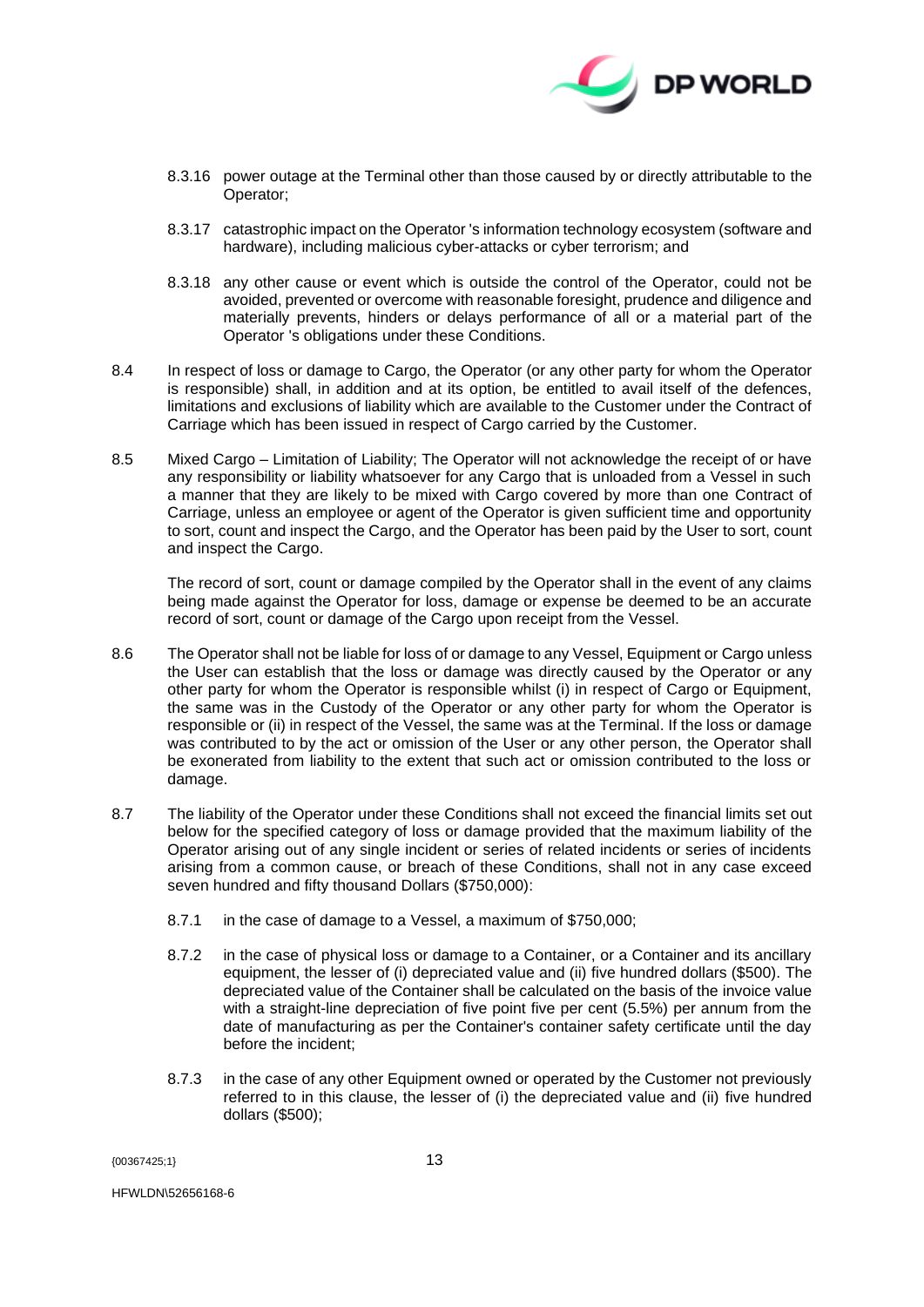

- 8.7.4 in the case of physical loss or damage to Cargo the lessor of:
	- i) the landed cost of the Cargo, including invoiced cost as paid to the supplier, plus freight, insurance and any duty paid and not refundable, minus any salvage market value; and,
	- $\ddot{H}$  five hundred dollars (\$500) per package or per customary freight unit,

whichever is less, unless the nature and value of the Cargo is declared in writing to the Operator at or before the time the Cargo is received on the Terminal, in which case the liability of the Operator shall be limited to the landed cost of the Cargo described in clause i) above. For the purpose of clause ii) hereof, where Cargo is received or handled by the Operator within a Container, trailer or railcar, the Container, trailer or railcar and not the number of articles therein shall for the purpose of clause ii) be deemed to be a package or customary freight unit; and

- 8.7.5 in the case of all other claims, a sum equal to the charges paid to the Operator for the Services in respect of which the claim arose.
- <span id="page-13-2"></span><span id="page-13-0"></span>8.8 Save as set out in clause [8,](#page-11-0) the Operator shall not have any liability for any loss of or damage arising out of or in connection with these Conditions, performance or any failure to perform the Services howsoever arising (whether caused by negligence or otherwise).
- 8.9 If the User requires the limits of liability in clause [8.7](#page-12-0) to be increased, the User shall request such increase in writing from the Operator. No such increase shall be binding upon the Operator unless agreed by an authorised officer of the Operator. The Operator shall consider any such request in its absolute discretion and may agree to such a request subject to any terms which it considers appropriate including, but not limited to, an increase in the charges raised by the Operator in relation to the relevant Services.

# <span id="page-13-1"></span>9. **GENERAL LIABILITY PROVISIONS AND INDEMNITY**

- 9.1 Exclusion of certain losses; Under no circumstances shall the Operator be liable for any loss of profit, loss of market share, loss of goodwill, loss of future or anticipated sales. loss of production or factory "down time", damages, costs or expenses incurred or payable by the User to any third party (in each case whether direct or indirect) or any indirect or consequential loss.
- 9.2 Applicability of limits and exclusions; The limits and exclusions of liability in clauses [8](#page-11-0) and [9](#page-13-1) shall apply to any claim made against the Operator whether such claim be made in contract, tort (including negligence), bailment breach of express or implied warranty or otherwise or otherwise.
- 9.3 Exclusions, Exemptions and Limitations are Cumulative; The exclusions, exemptions and limitations of liability set forth herein, either expressly or by reference are cumulative and are in addition to and not in substitution for or in limitation of any other clauses excluding, exempting or limiting liability or any other exclusions, exemptions or limitations of liability upon which the Operator may rely at law or in equity.
- 9.4 Port Authority; In addition to and not in substitution for or in limitation of the exceptions, exemptions, immunities and limitation of liability provisions set out in the Port Authority Fee Document, the Port Authority and its employees shall be also entitled to the same exceptions, exemptions, restrictions and limitation of liability provisions set out herein as are applicable to the Operator.

{00367425;1} 14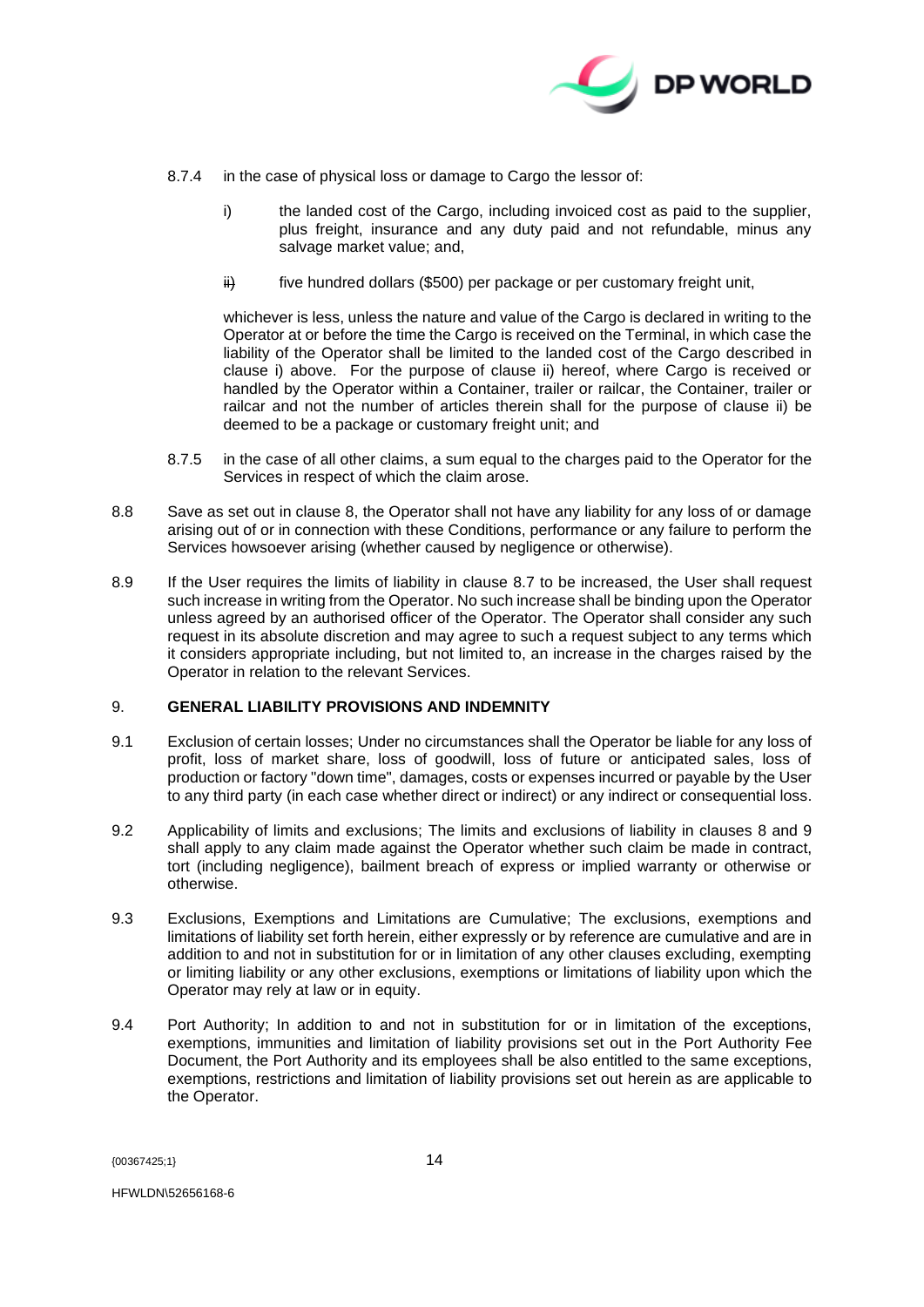

- 9.5 Weather Damage; The Operator and the Port Authority shall not be liable or responsible for damage to Cargo, chassis or any other property whatsoever caused by the weather while in outside storage or in transit or on Terminal.
- 9.6 Container Crane;
	- 9.6.1 The Operator makes no representations or warranties whatsoever as to the condition or fitness of a Container Crane or the competence of a Container Crane operators or any personnel whomsoever involved directly or indirectly in the preparation, position, movement, use, operation or shut-down of any Container Crane.
	- 9.6.2 The Operator shall have no liability whatsoever for any loss, damage or expense, whether involving economic loss, physical loss or damage, or personal injuries or death, arising from or in any way related to the preparation and / or positioning of a Container Crane prior to or during operations, as well as the use or operation of a Container Crane during the period of hire or the shut-down time of a Container Crane following the end of operations. The Customer, Cargo Owner and/or User shall indemnify and hold harmless the Operator from all claims, demands, causes of action or liability, whether in contract, tort or otherwise, arising from or in any way related to the preparation and / or positioning of a Container Crane prior to the beginning of the period of operations, including but not limited to claims for economic loss, physical loss or damage, or personal injuries or death, together with all expenses and costs of any nature or kind whatsoever arising therefrom.
	- 9.6.3 The Customer, Cargo Owner and/or User shall indemnify and hold harmless the Operator from any and all loss, damage and expense incurred by the Operator arising from or in any way related to the preparation and / or positioning of a Container Crane prior to the beginning of the period of operations, the use or operation of a Container Crane during operations or the shut-down time of a Container Crane following the end of operations, which loss, damage and expense shall include but shall not be limited to all physical damage to property of the Operator or for which the Operator is responsible, physical damage to a Container Crane, damage to the Port Authority's property and all economic loss to the Operator including but not limited to loss of revenue and loss of business. The liability of the Customer, Cargo Owner and/or User under this Section 9.6.3 and under Section 9.6.2 shall be joint and several.
	- 9.6.4 The provisions of clauses 9.6.1, 9.6.2 and 9.6.3 herein shall apply whether or not any damage, loss, expense or claims arise directly or indirectly as a result of the act or omission of the Operator, its officers, employees, servants or agents or any other person whomsoever for whose conduct or actions the Operator might otherwise be legally responsible, even if such act or omission constitutes negligence or willful misconduct. The provisions of clauses 9.6.1, 9.6.2 and 9.6.3 and 9.6.4 shall apply notwithstanding any other term or condition herein, unless any such provision conflicts directly with the terms or conditions of the Port Authority Fee Document, in which case the Port Authority Fee Document shall apply but only to the extent of any such conflict.
- 9.7 Vessel or Crew Damage: Customer and the actual or registered Vessel owner are liable on a joint and several basis to the Operator for any costs, expenses, damages or losses caused or occasioned as a result of the use by the Vessel and/or its crew of the Terminal;
- 9.8 De minimis; The User shall not make any claim against the Operator where the value of the loss suffered by the User arising from the incident or event giving rise to the claim does not exceed five hundred dollars (\$500).

{00367425;1} 15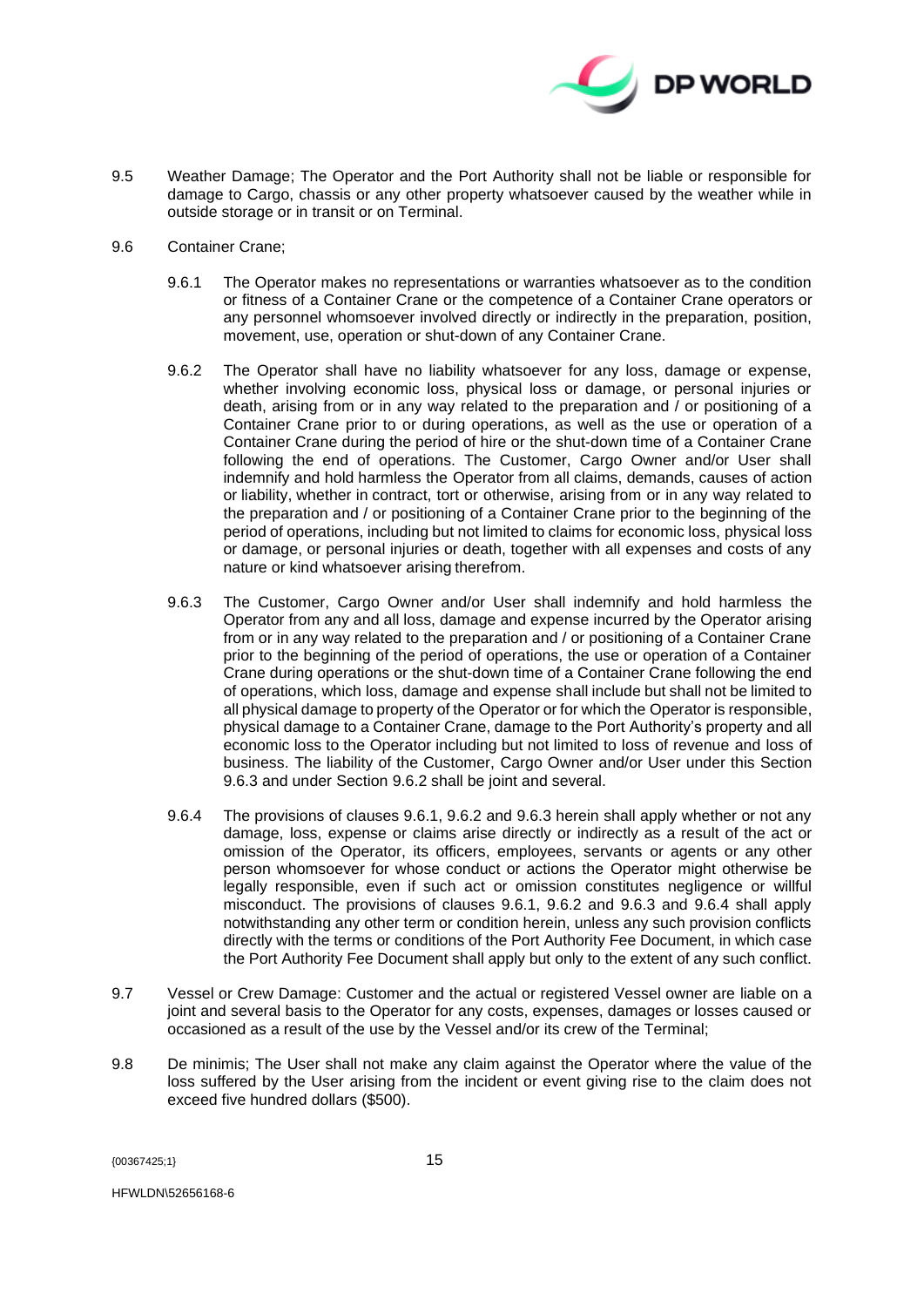

- 9.9 Time limits, notice period; No claim may be pursued by either the Operator or the User (**Claimant** for the purpose of this clause) against the other (**Recipient** for purposes of this clause) and the Recipient will be discharged of all liability whatsoever and howsoever, unless:
	- 9.9.1 in the case of an event which customarily requires a survey of damage, the Claimant must notify the Recipient as soon as reasonably practicable the Claimant becomes aware of the event. Failure to do so may release Recipient from liability with regards to any claim.
	- 9.9.2 the Recipient has been advised in writing of the event or events giving rise to the claim within sixty (60) days of their occurrence; and
	- 9.9.3 proceedings are commenced in accordance with clause [11.5](#page-19-0) and written notice thereof is received by the Recipient, within one (1) year of the occurrence of such event or events.
- 9.10 To the extent permitted by law, the Customer hereby agrees, for and on behalf of itself, and the Vessel owner, to waive any statutory right to limit liability for personal injury or property damage by establishing a limitation fund under any applicable international convention or national law governing the liability of owners and/or operators of seagoing vessels, including the Limitation Conventions. The Customer hereby warrants that it has the authority to bind the Vessel owner to such waiver of limitation. For the purpose of this clause, "Limitation Conventions" means the Convention on Limitation of Liability for Maritime Claims 1924, the Convention on Limitation of Liability for Maritime Claims 1957, the Convention on Limitation of Liability for Maritime Claims 1976, and the 1996 Protocol thereto.
- 9.11 Indemnity; The User shall promptly, indemnify and hold the Operator harmless, its subcontractors or any member of the Operator Group (and their respective employees, servants, agents, insurers or reinsurers) against all costs (including the costs of investigating and defending any claims), expenses, claims, losses, liabilities, orders, awards, fines, proceedings and judgments of whatsoever nature howsoever assumed, incurred or suffered by the Operator, any of its sub-contractors or any member of the Operator Group (and their respective employees, servants, agents, insurers or reinsurers) as a result of or in connection with any of the following:
	- 9.11.1 the act, omission or instructions of the User, consignee, consignor or owner or other persons interested in the Cargo and/or Equipment and/or Vessel;
	- 9.11.2 any breach by the User of any of the warranties given or obligations undertaken by the User under these Conditions, including the provisions of clauses [4,](#page-6-1) [5](#page-7-1) and/or [6;](#page-8-0)
	- 9.11.3 the User becoming liable to any other party (including to any authority having legal jurisdiction over the Services, the Terminal, the Vessel, the Containers, the Equipment and/or the Cargo) and/or incurring or suffering additional costs by reason of the Operator carrying out the Customer's instructions;
	- 9.11.4 any cause arising from or with respect to the Vessel, Containers, Equipment and/or Cargo for which the Operator is not responsible, including any loss, damage or personal injury arising in any way from Hazardous Cargo presented by a User for handling at the Terminal;
	- 9.11.5 the Operator incurring liability in excess of its liability under the provisions of these Conditions regardless of whether such liability arises from, or in connection with a breach of contract, negligence or breach of duty by the Operator, its agents, servants, members of the Operator Group or any of its sub-contractors; and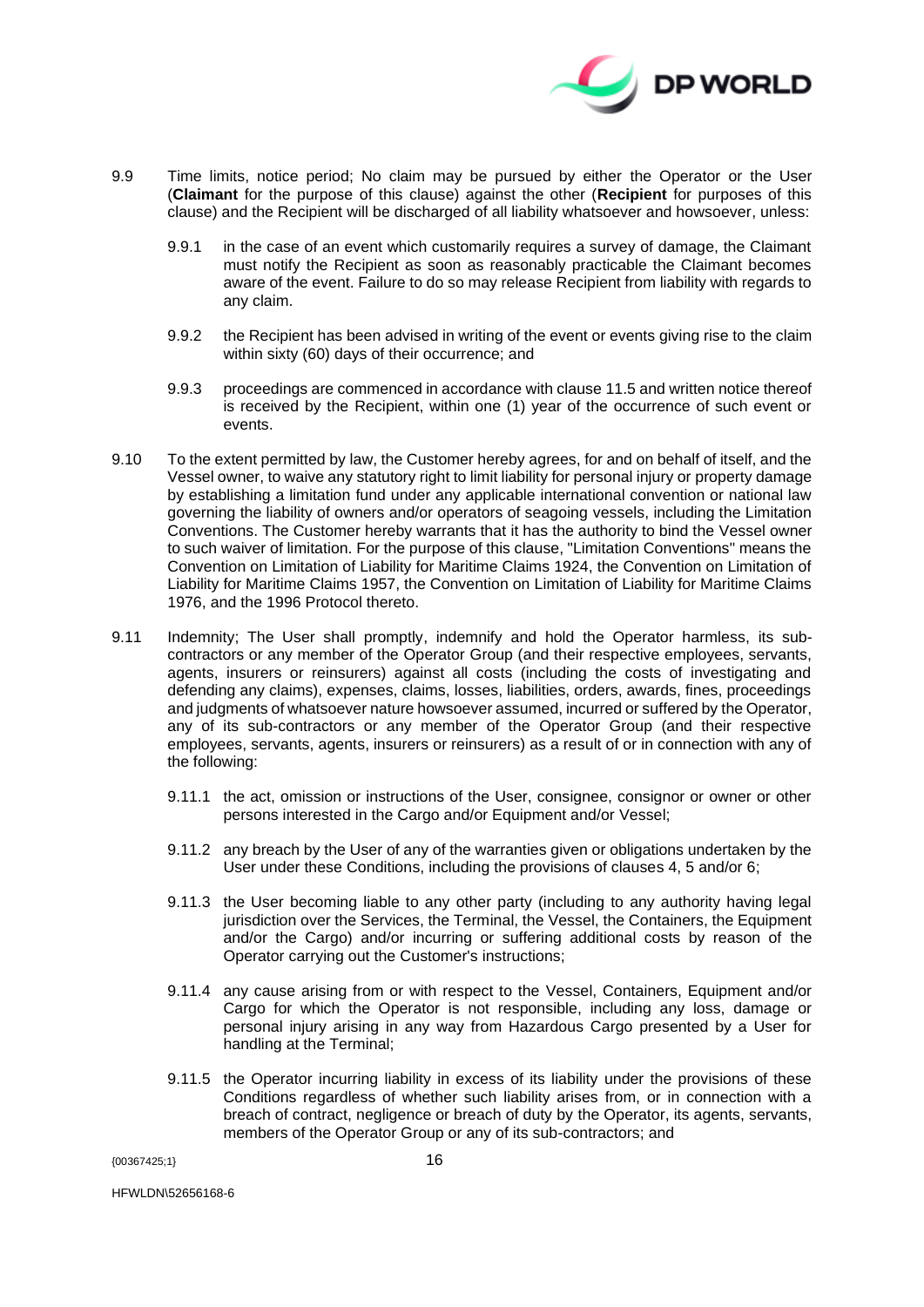

- 9.11.6 delayed, inaccurate or incomplete information whenever provided, including VGM information provided by, or on behalf of, the Customers on which the Operator relies.
- 9.12 The Customer, on its own behalf and on behalf of the actual or registered Vessel owner, if the Customer is not the actual or registered Vessel owner, hereby agrees to release the Operator from any claims whatsoever arising from or related to the use by the Vessel of the Terminal and to hold harmless and indemnify the Operator against any loss, damage or expense, including but not limited to, physical damage to the property of the Operator, claims by third parties for physical damage and/or personal injury, and/or death, and/or consequential loss howsoever caused or occasioned as a result of the use by the Vessel and/or its crew of the **Terminal**
- <span id="page-16-0"></span>9.13 Contract of Carriage;
	- 9.13.1 The Customer (where acting as a carrier) undertakes to incorporate in all its Contracts of Carriage provisions to the effect that:
		- (a) the Operator shall not be liable to any person other than the Customer in relation to the Cargo and no claim or allegation shall be made against the Operator or any of its subcontractors whatsoever, whether directly or indirectly, which imposes or attempts to impose upon the Operator or any of its subcontractors any liability whatsoever in connection with the Cargo, the carriage of the Cargo or Contract of Carriage, whether or not arising in contract, bailment, tort, negligence, breach of express or implied warranty or otherwise; and
		- (b) the Operator and all its subcontractors shall have the benefit of all terms, rights, defences, provisions, conditions, exceptions, limitations and liberties in the Contract of Carriage benefiting the Customer, including the governing law and jurisdiction clauses (**Defences**), as if the Contract of Carriage (including the governing law and jurisdiction clauses thereof) were expressly for their benefit. In entering into the Contract of Carriage the Customer, to the extent of the Defences, does so not only on its own behalf but also as agent and/or trustee for the Operator and its subcontractors, and the Operator and its subcontractors shall, to the extent of the Defences, be or be deemed to be parties to the Contract of Carriage.
	- 9.13.2 Notwithstanding the liability of the Operator to the Customer under these Conditions, if any claim or allegation should nevertheless be made against the Operator and/or any of its subcontractors (including in the event the Customer fails to incorporate the abovementioned provisions into the Contract of Carriage), the Customer indemnifies and holds harmless the Operator on the Operator 's own behalf and on behalf of its subcontractors against all consequences thereof.
- 9.14 No Personal Liability; There is no agreement between the Customer and any director, employee or consultant (whether employed or self-employed) of the Operator (each an Employee) and any services provided by such Employees are provided on behalf of the Operator and not in his or her personal capacity and no Employee assumes any personal responsibility, obligation or duty to the Customer. The Customer undertakes that it will not bring any claim (including under these Conditions or in law of tort) against an Employee.
- 9.15 Insurance; The Operator does not arrange insurance for or on behalf of the User or any other party. The User is solely responsible for arranging insurance or ensuring that insurance has been arranged in relation to any Cargo, Equipment, Vessel, subcontractor, agent or any person which or who may, at the instruction or direction of or on behalf of the User, enter upon the

{00367425;1} 17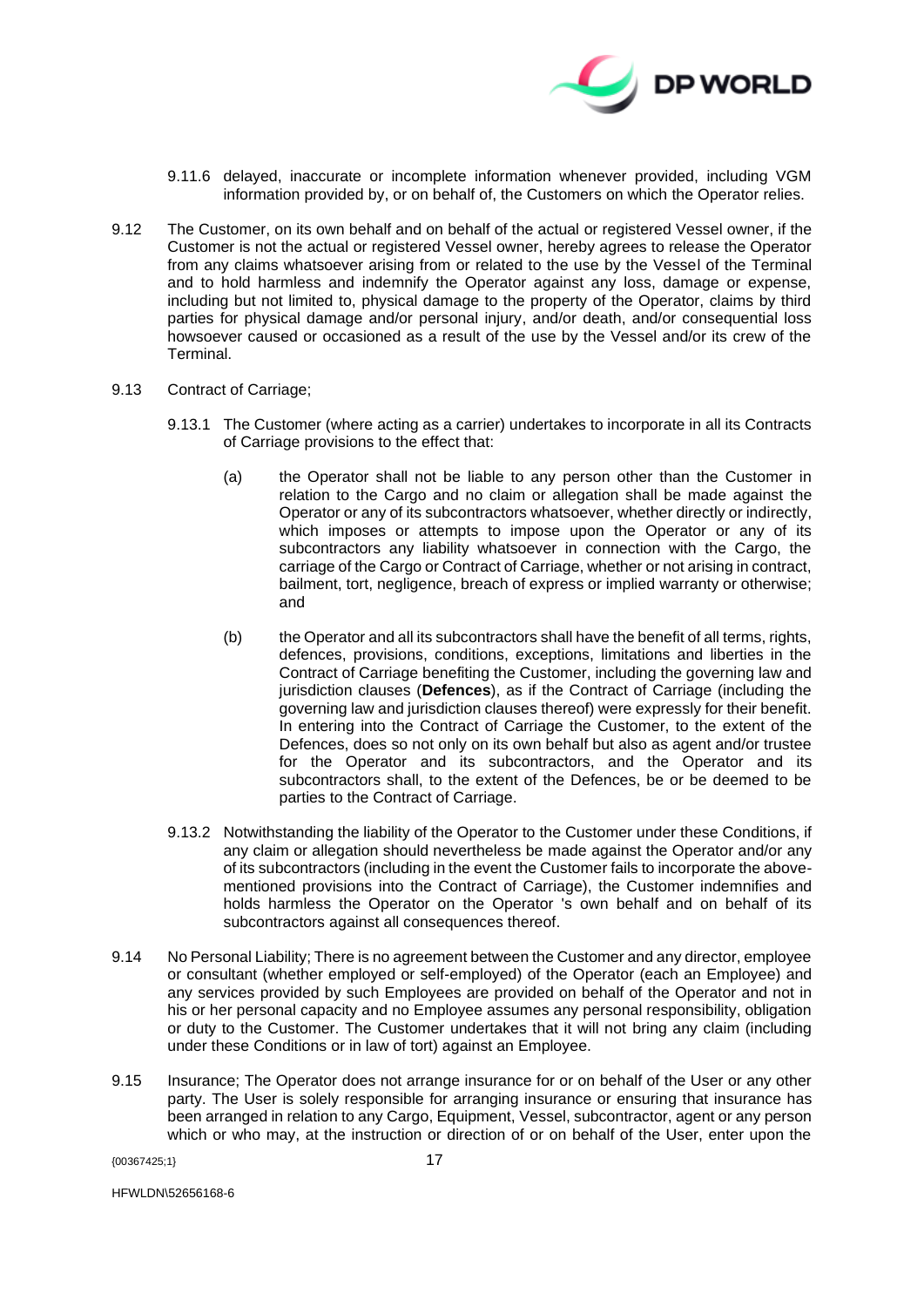

Terminal. The Customer must take out and maintain with insurers of international standing (which shall include any members of the International Group of P&I Clubs but also any other insurers acceptable to the Operator with a minimum credit rating of BBB) all such insurances and insure against such risks and for such sums as would normally be taken out by a prudent shipping operator including P&I Club insurances.

### <span id="page-17-0"></span>10. **TERMINAL DAMAGE**

- 10.1 In case of any Vessel allision causing damage to the Terminal or any of the Operator 's facilities or equipment, the provisions of this clause [10](#page-17-0) shall apply. Vessel allisions cause the Operator and its affiliates significant financial losses including the costs associated with repair and/or repairing property; operational impact and inefficiencies, reputation damage; loss of business; increases in insurance premiums; unrecoverable legal costs; and management time and cost in responding to vessel allisions and investigating purchase and carriage options for repair and/or replacement of damaged property. In developing the following sections of these Conditions, the Operator has sought to provide for a regime that allows the Operator to recover its losses in a formulaic way and seeks to strike a fair balance between the interests of the Operator on the one hand and the Customer and Vessel owner on the other hand. The Customer hereby warrants that it has the authority to bind the Vessel owner to the following terms.
- 10.2 The Customer hereby agrees, for and on behalf of itself, and the Vessel owner, that in the event of any vessel allision causing damage to the Terminal or any of the Operator 's facilities or Equipment, the Customer and the Vessel owner will provide security, in a form acceptable to the Operator, for the Operator 's worst realistic case losses, as determined by the Operator, plus two and half (2.5) years interest and costs together with written agreement from the Customer as to the Operator 's submission for appropriate jurisdiction. In the event that such security is not provided, the Operator shall, without prejudice to any other remedies available to it, be entitled to arrest the Vessel at the Terminal or elsewhere until such time as the foregoing security and written agreement have been provided by the Customer or Vessel owner.
- 10.3 The Customer agrees (for and on behalf of itself and the Vessel owner) that the Operator shall only be required to obtain a maximum of three (3) quotations from contractors in respect of the repair or replacement of damaged Terminal infrastructure or equipment. In the event of the Operator 's property being damaged, the Operator shall be entitled to recover from the Customer or the Vessel owner the cost of repairing or restoring the damaged portion of the property to a condition substantially the same as, but not better or more extensive than, its condition when new. In the event of the Operator 's property being destroyed (which for the purposes of this clause shall mean when the property cannot be repaired within a reasonable time or to a condition at least equal to its condition prior to damage without incurring costs greater than the value of the property prior to it being damaged), the Operator shall be entitled to recover from the Customer or the Vessel owner the cost of replacing the damaged property with a similar property in a condition equal to, but not better or more extensive than, its condition when new.
- <span id="page-17-1"></span>10.4 Each party shall appoint, or procure that their insurers appoint on its behalf, a professional and independent forensic accountant to quantify the actual losses (including financial and business interruption losses) suffered by the Operator arising from the vessel allision. The parties shall provide all appointed forensic accountants with all reasonable co-operation and documents.
- <span id="page-17-2"></span>10.5 Within fifteen (15) days of the six (6)-month anniversary of the date of the vessel allision, the appointed forensic accountants shall jointly issue a summary of the actual losses suffered by the Operator arising from the vessel allision during the period of six (6) months from the date of the vessel allision.

{00367425;1} 18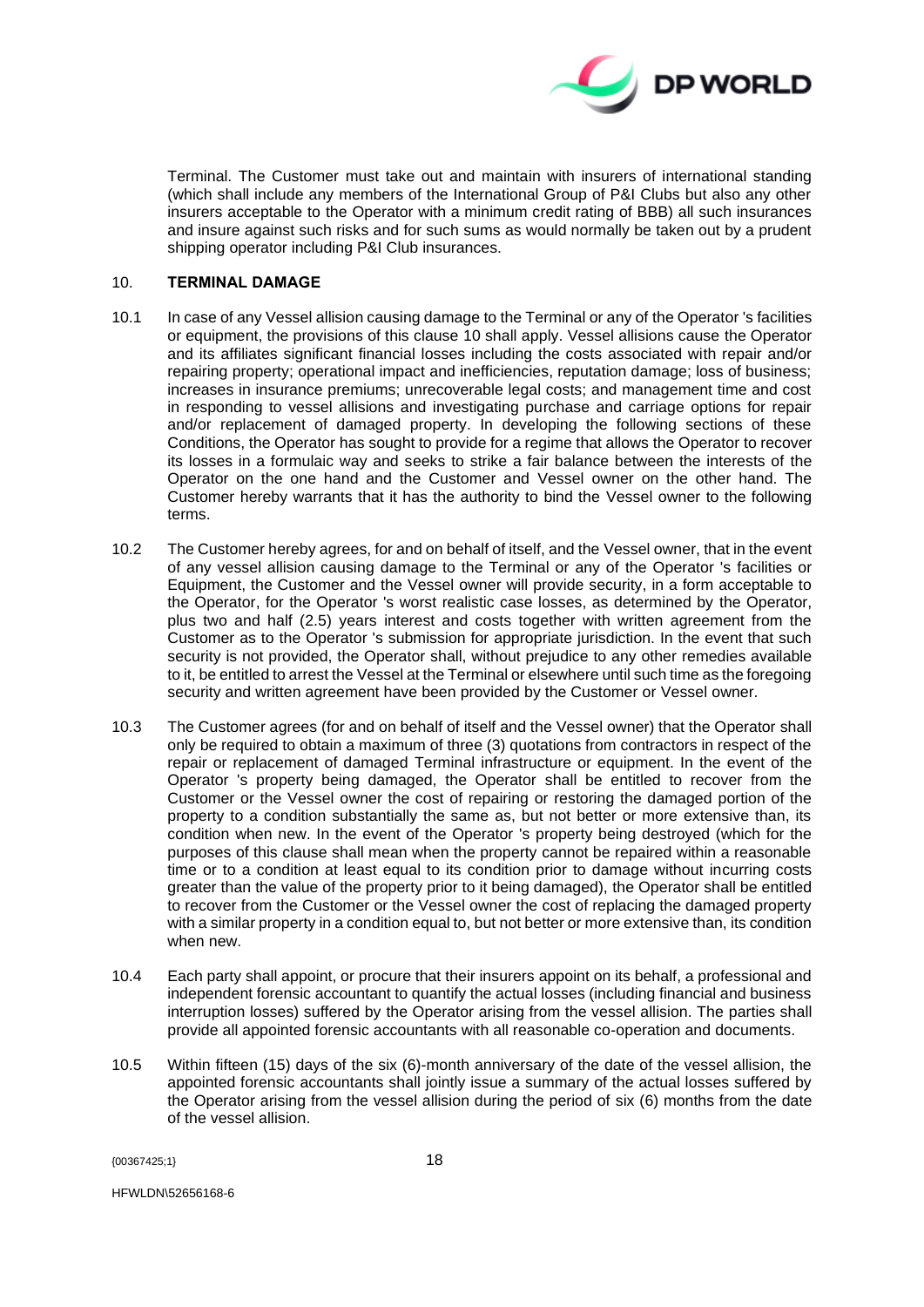

- 10.6 If the forensic accountants disagree on the assessment of losses under clause 10.5, then each forensic account shall, within 5 days of the expiry of the period stipulated in 10.5 above, issue to the parties its sole assessment of the losses suffered by the Operator arising from the vessel allision during the period of six (6) months from the date of the vessel allision. If the results of the loss assessments made by the two (2) forensic accountants appointed by the parties (or their insurers) pursuant to clause [10.4](#page-17-1) differ by ten percent (10%) or less, then such values will be averaged and such result shall be final and binding for the parties as the value of the business interruption element of the Operator 's claim for the applicable period.
- <span id="page-18-0"></span>10.7 If the results of the loss assessments made by the two (2) forensic accountants appointed by the parties (or their insurers) pursuant to clause [10.4](#page-17-1) differ by more than ten percent (10%), then the parties shall mutually agree and appoint a third independent appraiser or, if not so agreed with seven (7 days) of the date of a written notice from one party to the other proposing the identity of a third independent appraiser then an independent third party appraiser shall be appointed by the ICC International Centre for Expertise (or such other body agreed by the parties), and such appraiser shall select one (1) of the two (2) valuations which, in its sole opinion, based on good industry practice, shall be final and binding for the parties as the value of the business interruption element of the Operator 's claim for the applicable period.
- 10.8 The process set out in clause [10.5](#page-17-2) to [10.7](#page-18-0) shall be repeated every six (6) months until such time as the Terminal has resumed full operations (with a final reconciliation loss assessment to be conducted following the resumption of full operations).
- 10.9 Costs of appointed forensic accountants The parties shall bear their own costs in relation to the appointment of any forensic accountants pursuant to this clause [7.](#page-9-1) The cost of any third independent appraiser appointed in accordance with clause [8.8](#page-13-2) shall be shared equally between the parties.
- 10.10 The Customer shall pay to the Operator, in addition to any other remedies available to the Operator under this Agreement or at law, the amount determined pursuant to clause [10.5](#page-17-2) to [10.7](#page-18-0) within thirty (30) days of receipt of an invoice from the Operator issued following completion of the process set out in clause [10.5](#page-17-2) to [10.7.](#page-18-0)

# 11. **MISCELLANEOUS PROVISIONS**

- 11.1 Entire agreement; (a) Subject to 11.1(b), these Conditions, including the Tariff, comprise the entire agreement between the parties with respect to the Services and any representations or statements whether made orally or written elsewhere are hereby excluded, provided that this clause shall not exclude or limit any liability or any right which any party may have in respect of pre-contractual statements made or given fraudulently; (i) hereby excludes, to the fullest extent permitted, all conditions, warranties or other terms implied or expressed by applicable law; and (ii) supersedes all previous agreements and arrangements between the parties with respect to the provision of the Services. (b) the Operator may issue separate terms and conditions governing the provision of special services which are not covered by the applicable Tariff. Unless specified otherwise in writing, such additional terms and conditions shall apply in respect of the special services and these Conditions shall continue to apply to the extent they are applicable.
- 11.2 EDI Communications; This clause shall apply (without prejudice to the other clauses in these Terms) where partial or exclusive transmission and interchange of information between the parties happens by means of an electronic data interchange system whereby electronic messages are transmitted from one party to another party ("EDI System"). The parties shall maintain (without modification) a data log of EDI System messages exchanged between them including details of times of transmission ("Data Log"). Data contained in the Data Log shall be retained by way of record for a period of not less than twelve (12) months. The Data Log may